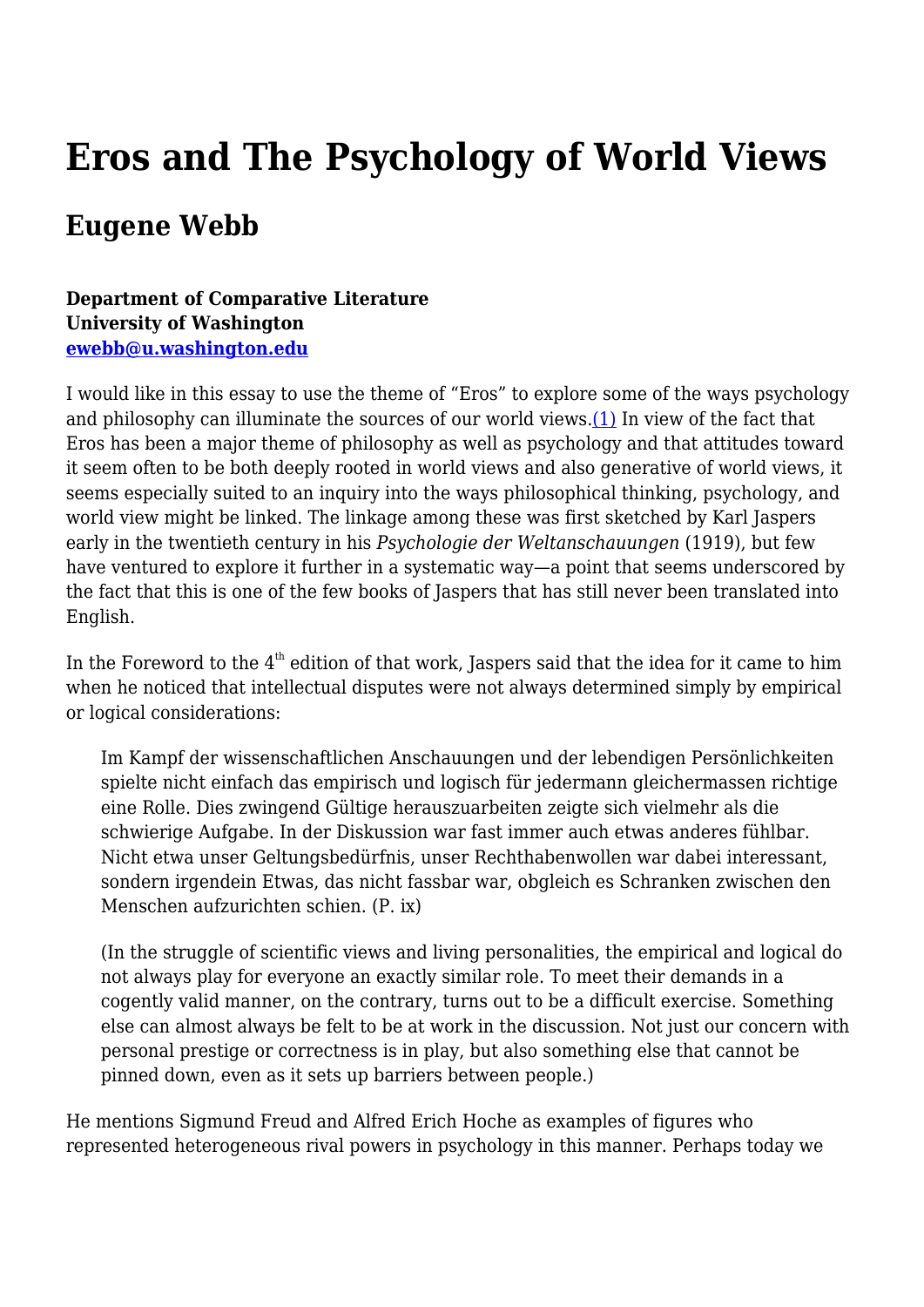would be more likely to speak of Freud and Jung in such a context, and I will turn to a comparison of their ways of thinking about psychology shortly.

First, however, it will be appropriate to try to see the issues involved in a broader philosophical framework, as Jaspers himself would certainly have urged us to do. Jaspers said in the same Foreword that his own purpose in writing that book, which grew out of the transition he was then making from psychiatry, his field of academic training, to philosophy, was essentially philosophical. This was in part because in accord with Aristotle's dictum in *De Anima*, 431b20, that "the soul is in a way all things," he interpreted psychology broadly enough to include virtually the whole realm of thought. But it was also because his purpose was not simply to present a gallery of world views, like pictures at an exhibition, but to illuminate the space in which existential decisions are made (p. xi). His real theme, that is, was the way to authentic human existence, and his real interest was not merely a psychological one about the reality (Realität) of world views but a philosophical one about their truth (Wahrheitscharakter) (p. xii). Jaspers' book itself will probably seem rather dated today, since so much has happened since in the development of the field of psychology, especially in its scientific, experimentally controlled aspects, but philosophy is a more perennial field of inquiry, and much of what Jaspers has to say regarding it still includes valuable leads that can also be seen worked out in some recent schools of psychological thought.

As a first philosophical predecessor in the study of the psychology of world views, Jaspers cites Hegel, whose *Phänomenologie des Geistes* was the only major attempt at such a psychology before his, but he says Hegel's effort was itself more an *expression* of world view than an analysis, so that it was less properly a model for his own effort than a potential object for it (p. 12). Max Weber's sociology of religion and his political studies, says Jaspers, also contained a psychology of world views combining concrete historical study with systematic analysis (p. 14). He found a more powerful inspiration, however, in Kierkegaard and Nietzsche. Both these thinkers, he says, lived the problem of existence in the most original way and must be recognized as the greatest psychologists of world view, having not only considered and realized but tested every position in infinite self-reflection.

In grenzloser Selbstreflexion prüfen sie jede Stellung, die sie in ihrem Innern erringen, erfassen die Problematik des Ich, die Dialektik alles subjektiven Daseins. (P. 13)

(In infinite self-reflection they try to put to the test every position that they can inwardly attain, to grasp the problem of the ego and the dialectic of every subjective existence.)

Since our own topic is specifically Eros, however, and not existential or psychological philosophy in general, it may be more helpful for the present purpose, before considering Jaspers' own specifically psychological suggestions further, to turn from these thinkers he cites to some who I think have been especially important in laying the philosophical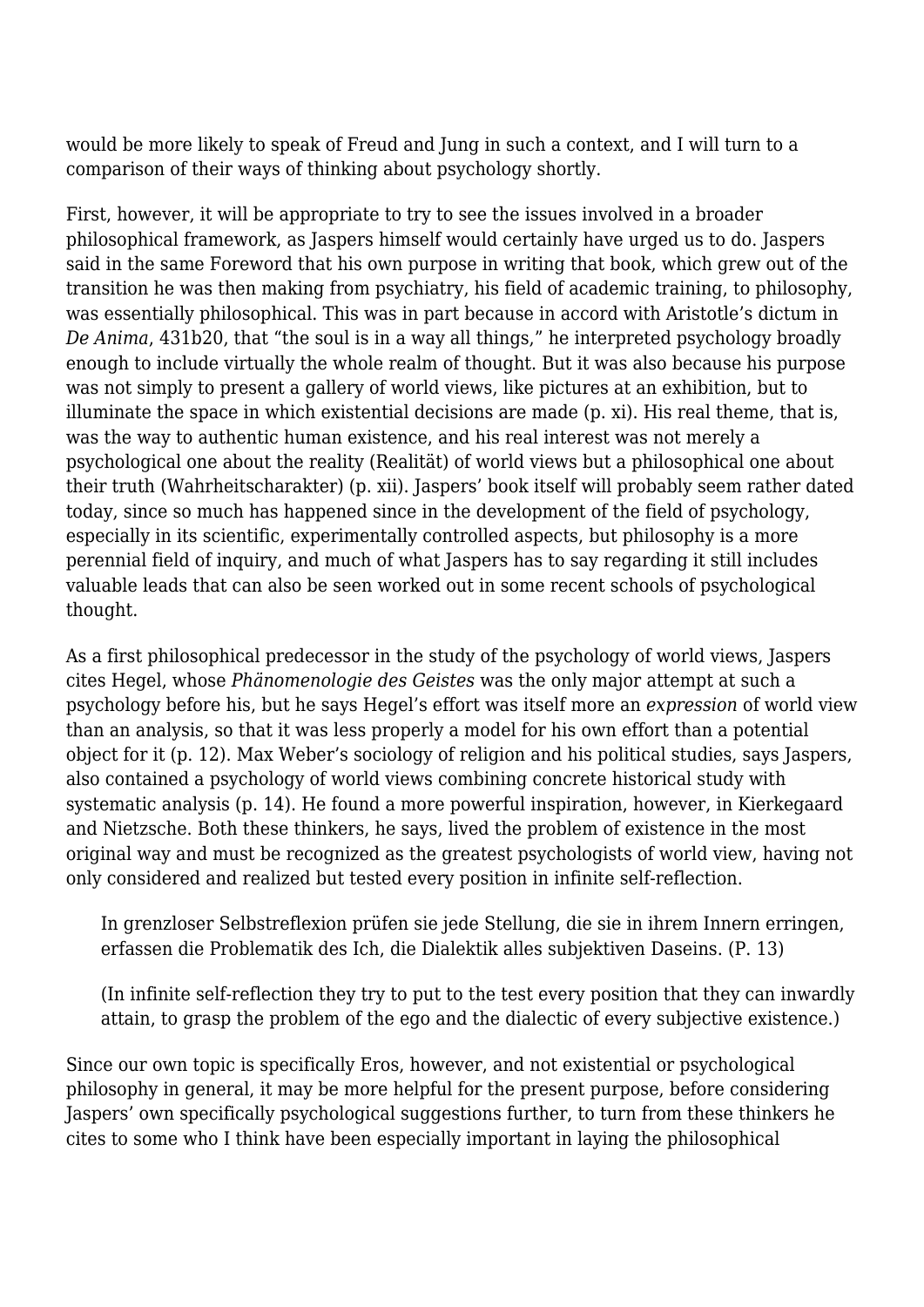groundwork for all modern thought about desire. The ones I have in mind are three major seventeenth century thinkers: René Descartes, Thomas Hobbes, and Benedict Spinoza. Representing respectively spirit-body dualism, reductionistic materialism, and a monism that treats spirit and matter as aspects of a single reality, these three sketched out for the early modern world the range of ways human being and the place of desire in relation to it have been conceived ever since. The radical differences between them also illustrate rather nicely, I think, the applicability of Jaspers' idea that underlying differences of philosophical position there may be other factors than the simply logical and empirical. Each presents a radically heterogeneous world view that must have been founded on something in each thinker's own mentality and experience but which can be neither proven nor finally disproved—although the science of neurobiology does offer some telling criticisms of Cartesian dualism[.\(2\)](http://anthropoetics.ucla.edu/ap1201/webb06rev#n2)

Let us begin with Descartes. For him the body and the soul, the famous *res cogitans* or "thinking thing," are separate realities, only tenuously linked, so that the only way we can know there is any corporeal world at all corresponding to the sensations in our minds is by logical deduction from the idea of God's truthfulness. In any radical dualism, desire tends to be associated with the body, while one's true self tends to be identified with the incorporeal soul. Desire, therefore, is seen as a distraction from our true life. Where dualism regarding desire comes into Descartes' thought is with reference to its power as a source of cognitive error. The true life of a "thinking thing" is to think, and to do that well is to do it accurately and without distraction. Descartes' ideal is a mind completely liberated from prejudice and passion so that it can operate with perfect rational clarity and thereby attain certain knowledge.

#### 2

Another seventeenth-century thinker who shared many of Descartes' assumptions about reasoning—especially the idea of a philosophy as precise as geometry, as was reflected in the very form of his major work, the *Ethics*—was Benedict Spinoza. But Spinoza differed fundamentally from Descartes in his rejection of dualism and in his positive view of desire. In Part III of his *Ethics*, he tells us that "the mind and the body are one and the same thing, conceived at one time under the attribute of thought, and at another under the attribute of extension.["\(3\)](http://anthropoetics.ucla.edu/ap1201/webb06rev#n3) In keeping with this holistic anthropology, Spinoza defines "affect" in a way that includes not only feelings that might be passively experienced but also the energy of striving or desire: "By affect I understand the affections of the body, by which the power of acting of the body itself is increased, diminished, helped, or hindered, together with the ideas of these affections.["\(4\)](http://anthropoetics.ucla.edu/ap1201/webb06rev#n4) Human beings are essentially embodiments of energy moving toward a goal. Spinoza's word for this is *conatus*, which is usually translated as "desire" but which might also be rendered as Eros. "Desire," he says, "is the essence itself of man in so far as it is determined to any action by any one of his affections." $(5)$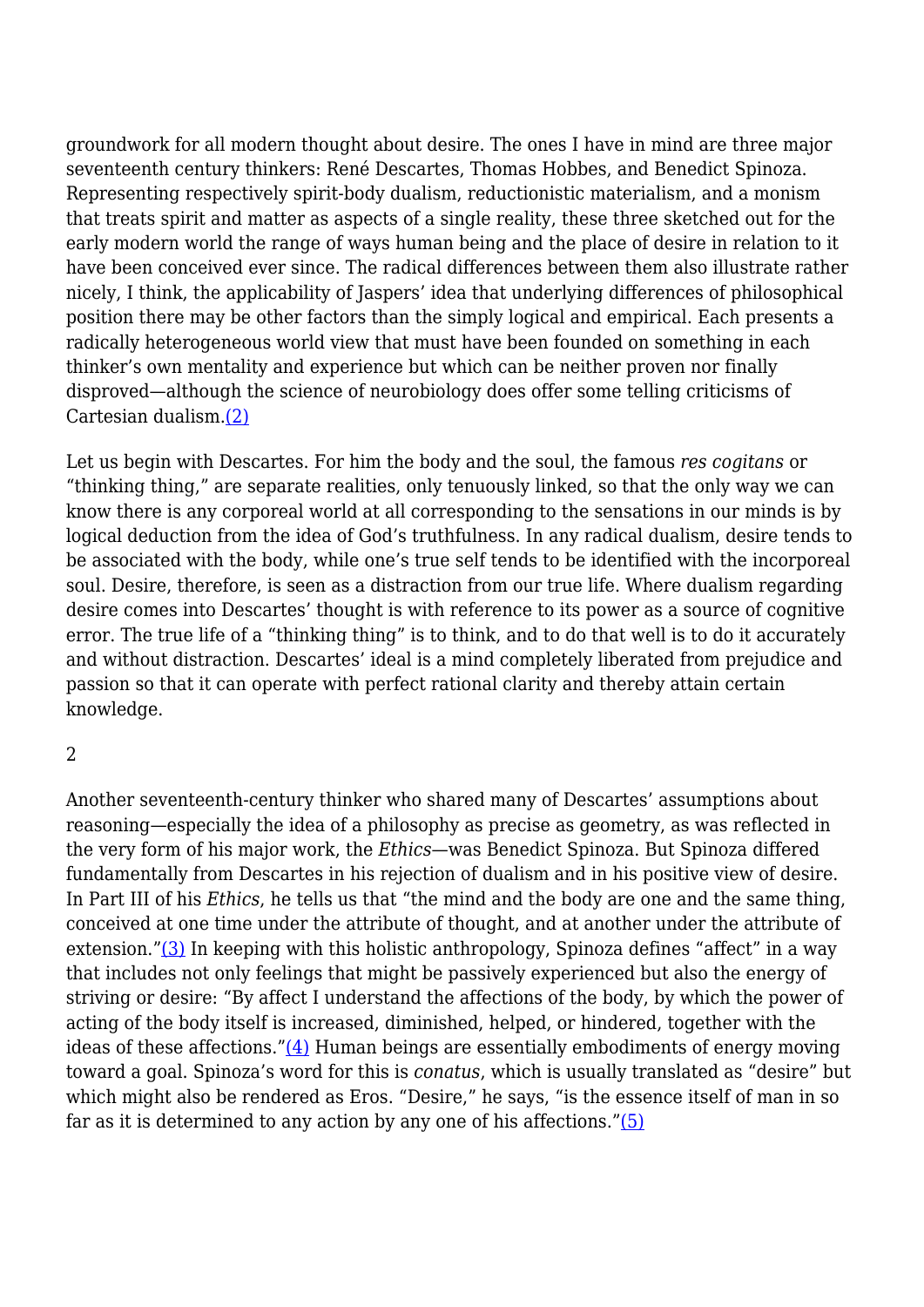The central human problem, therefore, is what should one desire, what is the true goal of our Eros? "By the word 'desire'. . ." he says, "I mean all the efforts, impulses, appetites and volitions of a man, which vary according to his changing disposition, and not infrequently are so opposed to one another that he is drawn hither and thither, and knows not whither he ought to turn.["\(6\)](http://anthropoetics.ucla.edu/ap1201/webb06rev#n6)

What is the solution to this perplexity and conflict in desire? Spinoza is quite explicit: desire itself contains the solution, because as he states it in Part IV, Proposition 7, "An affect cannot be restrained nor removed unless by an opposed and stronger affect," and in Proposition 18, "The desire which springs from joy, other things being equal, is stronger than that which springs from sorrow."

The essential problem is that human beings, through lack of clarity, fall into bondage, by which he means subjection to false desires. For Spinoza, bondage is due not to desire as such but to lack of clarity in desiring. Freedom, or autonomy, comes through clarification of desire, not its rejection.

In Spinoza's framework of thought, when bondage is understood as a relation to the objects of desire, it amounts to idolatry, a term that has special significance in his context, because Spinoza's monism extends to identifying the notion of God with the unified substance, simultaneously conscious and extended, of all reality. Spinoza's God, one might say, is perfectly realized luminosity of existence, the ultimate act of luminous self-presence, which is the goal of all striving and the one satisfaction of all appetite. False desire is more than a merely cognitive mistake in this context; it is a kind of idolatrous fetishism.

Because there is no separation or essential difference for Spinoza between knowing and conation, misunderstanding of our desire necessarily takes the form of a misdirected striving, a pursuit of subjection. This is what constitutes "passion" as Spinoza uses that word; passion is the replacement of active life by passivity. In this light we find bondage understood not as a relation to an object but as a feature of the subjective life of the one who undergoes it. The operative word here is "undergoes." Passion is a state of subjection, of undergoing. True life is active, and the goal of true desire is the activity of true understanding—which in turn is a participation in, cognitive-affective union with, the life of God.

To desire truly, therefore is to live consciously in God and to will with the divine will. As Spinoza puts it in Part II, Proposition 49, wisdom teaches us ". . . that we do everything by the will of God alone, and that we are partakers of the divine nature in proportion as our actions become more and more perfect and we more and more understand God." To know this wisdom and live in accord with it is to be free, because God "acts from the laws of His own nature only, and is compelled of no one" (Bk. I, Prop. 17.), which is the very definition of freedom. The human subject, too, has a law of his being, which is to do precisely this, but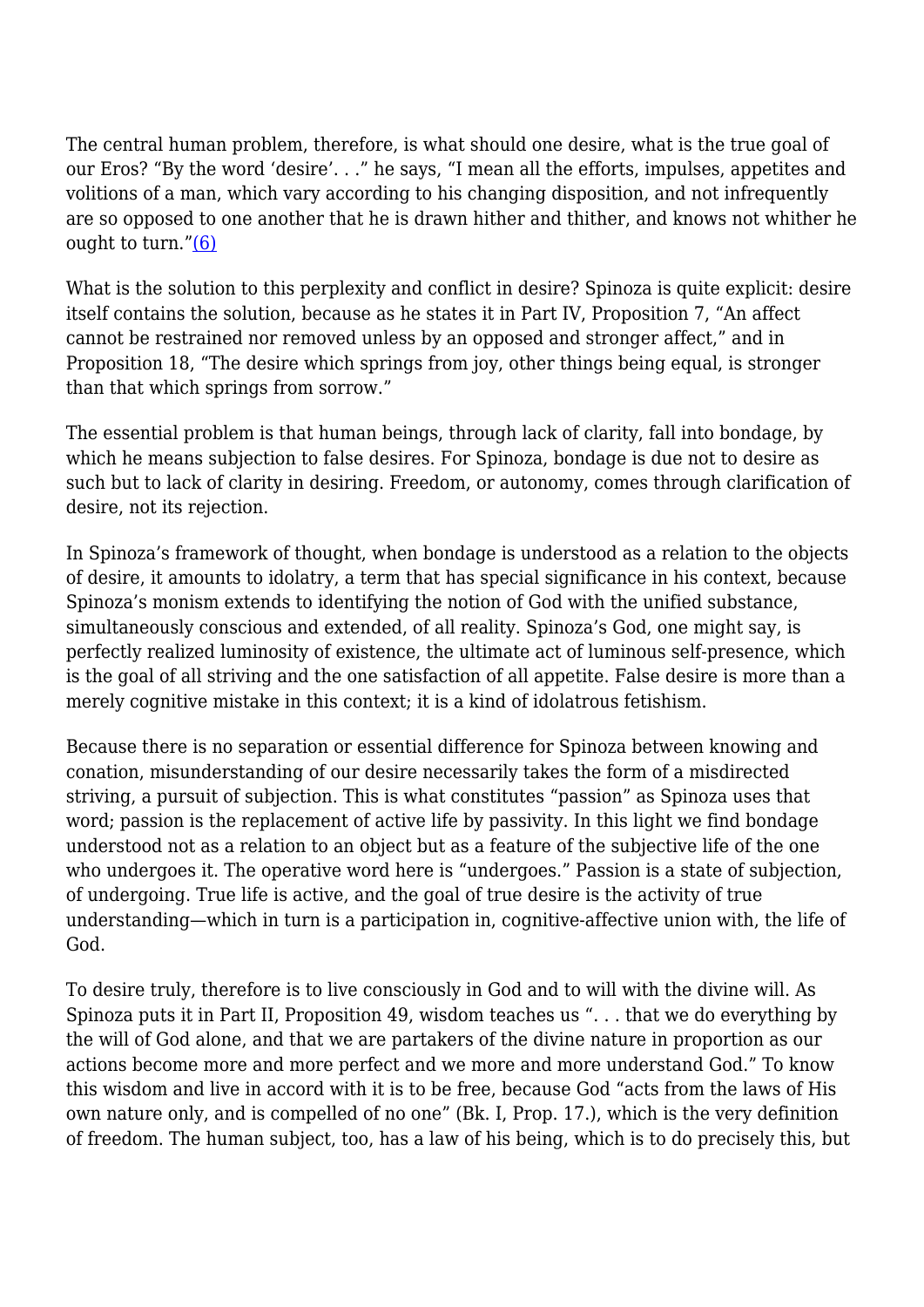when he mistakenly pursues subjection and passivity, he violates it and places himself in bondage. This can only happen because of lack of clarity, since it is never possible to strive for anything or any condition unless it is mistakenly apprehended as offering some potential satisfaction.

The solution, therefore, lies in the elucidation and education of desire. This will have the effect that true desire will emerge into clarity and displace false desire. Why? Because, as was mentioned above, desire which springs from joy is stronger than that which springs from sorrow. What does this mean? Joy, as Spinoza uses the word, is the affect that accompanies and gives expression in consciousness to our awareness of our life as expanding, becoming enhanced. Sorrow is our awareness of our life as contracting, becoming diminished. And what is our life? Along with our bodily thriving, it is the actuality of consciousness, the exercise of active understanding. Joy, in other words, is our conscious experience of true life, of freedom, and in so far as we pursue true life, the life of active understanding, we will experience joy, which we will experience as a stronger *conatus* than that of false desire, or passion, so that the latter, with its experience of sorrow, will be "restrained" and "removed," as was said in III, 18 as quoted above "by an opposed and stronger affect."

This problem and Spinoza's solution will be worth bearing in mind in connection with what follows, both because it will find echoes in some of the psychological thinkers we will be examining and because it suggests at least the possibility of an experience of joy founded on the discovery of true desire, a possibility that Spinoza may reasonably be thought to have believed in not merely because he worked it out as a logical theory but also because he confirmed it in his own serene philosophical existence.

Still another modern alternative to dualism is reductionistic materialism of the sort expounded by Thomas Hobbes. Hobbes was a thorough materialist, with a conception of man as essentially matter in motion. Sense "is motion in the organs and interior parts of man's body, caused by the action of the things we see, hear, etc."[\(7\)](http://anthropoetics.ucla.edu/ap1201/webb06rev#n7) Outward movement stimulated by sensations he calls "appetite" or "desire" if it approaches the object and "aversion" if it retreats from it. He defines good and evil in a similarly behavioristic manner: ". . . whatsoever is the object of any man's appetite or desire, that is it which he for his part calleth *good*; and the object of his hate and aversion, *evil*." There was no true good discernible by the higher faculties of mind, as had been the case for Plato and Aristotle; there were only the appetitive objects that might randomly stimulate us to movement.

For Hobbes the central philosophical problem, given these assumptions, was political: how to bring the desires of the multitude under strict control for the common good. Desire was not inherently evil for Hobbes, but it was unruly, and if it was to find any possibility of satisfaction, it could do so only within a political order in which it was strictly controlled through the power of a sovereign to whom each subject yielded his or her freedom for the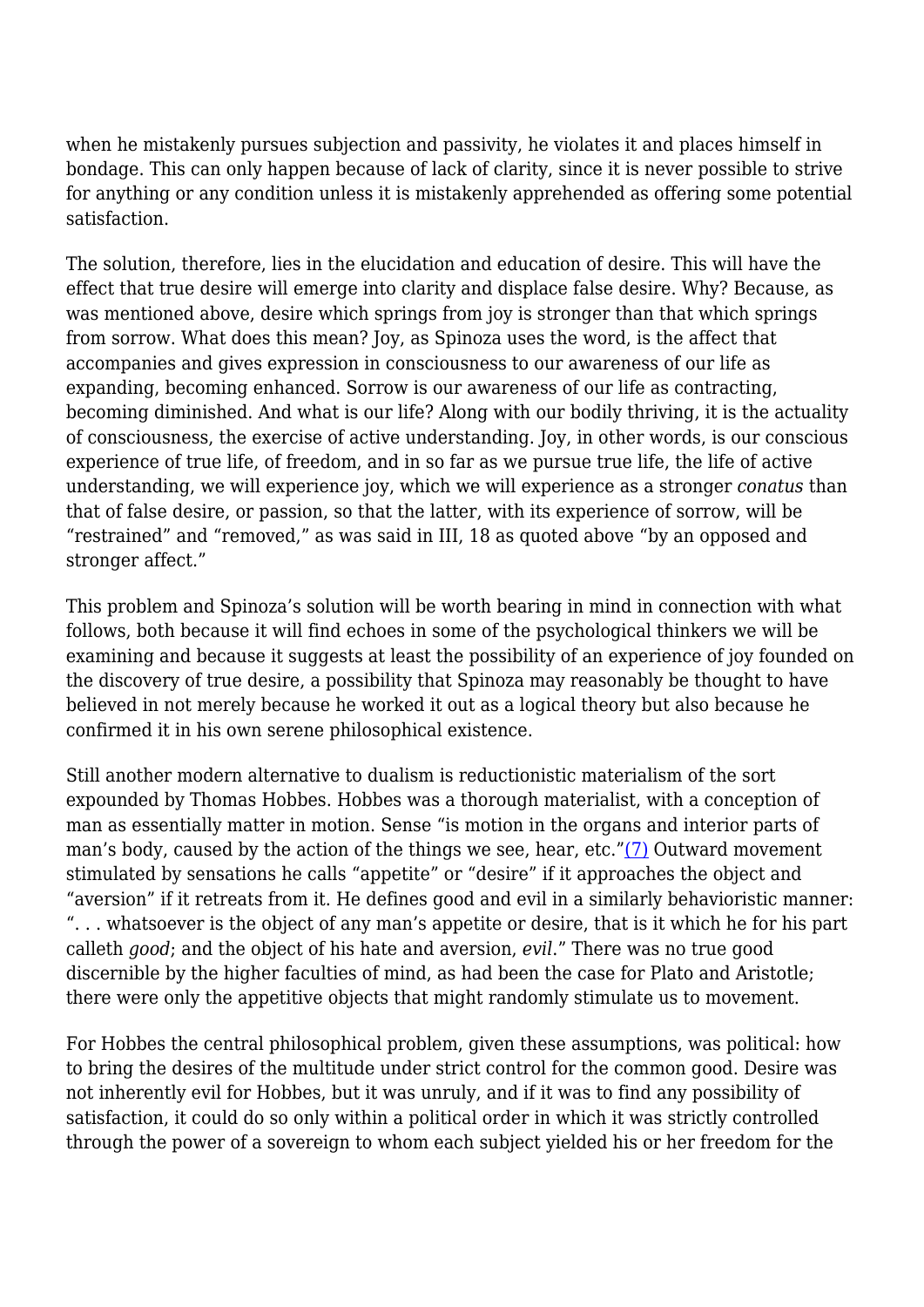sake of the satisfactions that might then remain. This left, of course, the problem of possible tyranny if the monarch became overly severe, but Hobbes thought subjection to a tyrant was a risk worth running in order to avoid the war of each against all that would make life once again, as it had been in the state of nature, "nasty, brutish, and short."

Among the great figures of modern psychological thought, the one who comes principally to mind as sharing Hobbes's basic world view is Sigmund Freud. Like Hobbes, Freud espoused a thoroughgoing biological materialism, and also like him, Freud considered Eros a potentially unruly element in human life that demanded careful control both in order that it might attain moderate satisfactions and that it be prevented from bringing about conditions that would make for even greater suffering than the inevitable frustration of having to settle for less than the infinity of satisfaction that the Id, left to itself, would insist on.

3

Like the society theorized by Hobbes, the mind as conceived by Freud was in danger of falling under a tyranny, that of a blind and rigid Superego. But Freud offered a solution: "Wo Es war, soll Ich werden" ("Where 'it' was, there should be 'I'")[.\(8\)](http://anthropoetics.ucla.edu/ap1201/webb06rev#n8) The "I," one's capacity for conscious, rational self-government, should gradually be developed to replace the tyranny of merely reflexive, unconscious impulse.

Freud's basic world view remained essentially tragic, however, due to his belief that all desire was inherently retrogressive and impossible of fulfillment—that is, he believed that what all of us really want most deeply is to recover the blissful equilibrium we once experienced in the womb, before we were cast out into a world of hunger, thirst, and inevitable frustration. As he put it in *Das Unbehagen in der Kultur* (1929), "Somit sind unsere Glücksmöglichkeiten schon durch unsere Konstitution beschränkt. Weit weniger Schwierigkeiten hat es, Unglück zu erfahren. Von drei Seiten droht das Leiden, vom eigenen Körper her, der, zu Verfall und Auflösung bestimmt, sogar Schmerz und Angst als Warnungssignale nicht entbehren kann, von der Aussenwelt, die mit übermächtigen, unerbittlichen, zerstörenden Kräften gegen uns wüten kann, und endlich aus den Beziehungen zu anderen Menschen." $(9)$  ("Our possibilities of happiness are ... limited from the start by our very constitution. It is much less difficult to be unhappy. Suffering comes from three quarters: from our own body, which is destined to decay and dissolution, and cannot even dispense with anxiety and pain as danger-signals; from the outer world, which can rage against us with the most powerful and pitiless forces of destruction; and finally from our relations with other human beings.")

If Freud's thought tended to parallel the pattern represented by the philosophy of Hobbes, Jung's is more similar to that of Spinoza. (Cartesian dualism, on the other hand, seems to have lost all appeal at the end of the twentieth century, perhaps in part because the psychology of the unconscious associated with Freud and Jung has so permeated our culture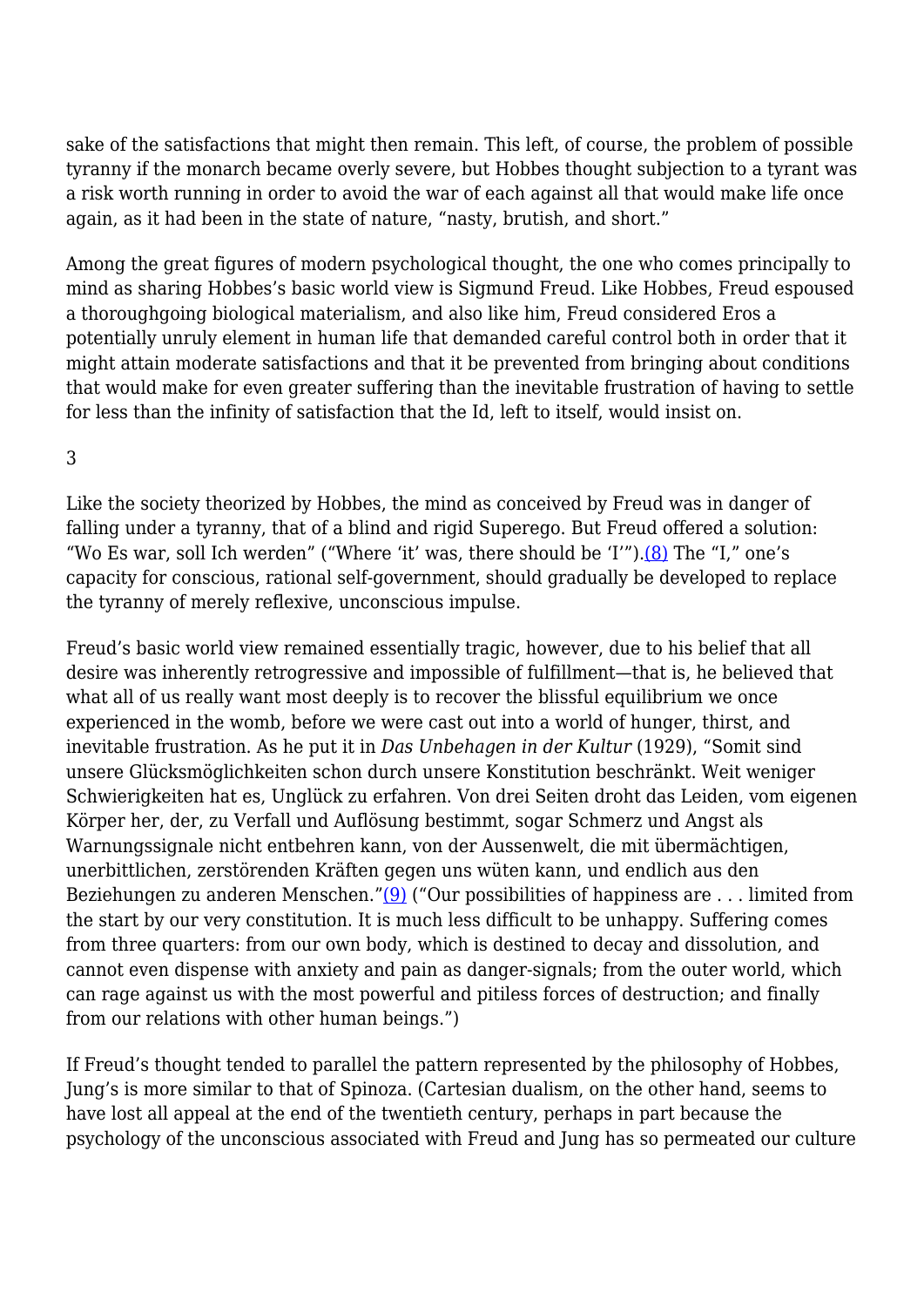and effectively undermined the Cartesian identification of the self with rational consciousness.) Where Freud identified Eros in the adult primarily with sexual desire, Jung took a more comprehensive view of it as a general appetite for life and especially for psychological differentiation and integration. He saw this as proceeding by way of an initial, disturbing realization that consciousness is only one component of a larger, and largely unconscious, self. This tended to be symbolized in the dreams and fantasies of his patients, he found, by the imagery of a shadow-self that haunted and pursued one. This very image suggests the dynamism characteristic of the Jungian world view, since it represents a force of truth that actively seeks, by hounding us, to come into consciousness (as compared with the Freudian idea of the unconscious as setting up obstacles to consciousness). Eventually Jung came to speak of this as an "archetype" of what he called the collective unconscious—by which he meant it was a special pattern of dynamism characteristic of a particular stage of development universal to the human species. Jung's archetype of the shadow represented everything we did not know about ourselves and did not want to know. At a later point of development, as one came to find the unconscious no longer frightening but attractive, this psychic force transformed, he said, into a new archetype, the anima—a symbolic figure representing the positive appeal of further self-knowledge and growth. There were also later archetypal transformations as well, representing wisdom and the psychic balance that can grow out of the integration of previously unconscious life into consciousness. The parallel to the Spinozist vision lies in the underlying conception of a unity of life that is gradually realized through the unfolding of the implications of a fundamental vital Eros that expresses itself as simultaneously corporeal and spiritual.

Where Freud's world view was tragic, Jung's is clearly comic, in the same sense that Dante's *Commedia* is: human life is an expression of a cosmic Eros, a love of life and a force of development that presses toward conscious realization and that torments us only to drive us onward in order that in the end it may welcome us with open arms.

Freud's psychology and Jung's were both psychologies of the unconscious. In Freud's case the unconscious was something like a garbage dump, a place where repressed memories, too unpleasant or painful to be allowed into consciousness, were thrust to get rid of them. But they never simply disappeared; in fact Freud thought they continued intact in the unconscious and from there exerted persistent pressure to return to consciousness, either as actual memories recovered through psychoanalysis or in disguise as neurotic symptoms. As Freud put it, "Seitdem wir den Irrtum überwunden haben, daß das uns geläufige Vergessen eine Zerstörung der Gedächtnisspur, also eine Vernichtung bedeutet, neigen wir zu der entgegengesetzten Annahme, daß im Seelenleben nichts, was einmal gebildet wurde, untergehen kann, daß alles irgendwie erhalten bleibt und unter geeigneten Umständen, z.B. durch eine so weit reichende Regression wieder zum Vorschein gebracht werden kann["\(10\)](http://anthropoetics.ucla.edu/ap1201/webb06rev#n10) ("Since the time when we recognized the error of supposing that ordinary forgetting signified destruction or annihilation of the memory-trace, we have been inclined to the opposite view that nothing once formed in the mind could ever perish, that everything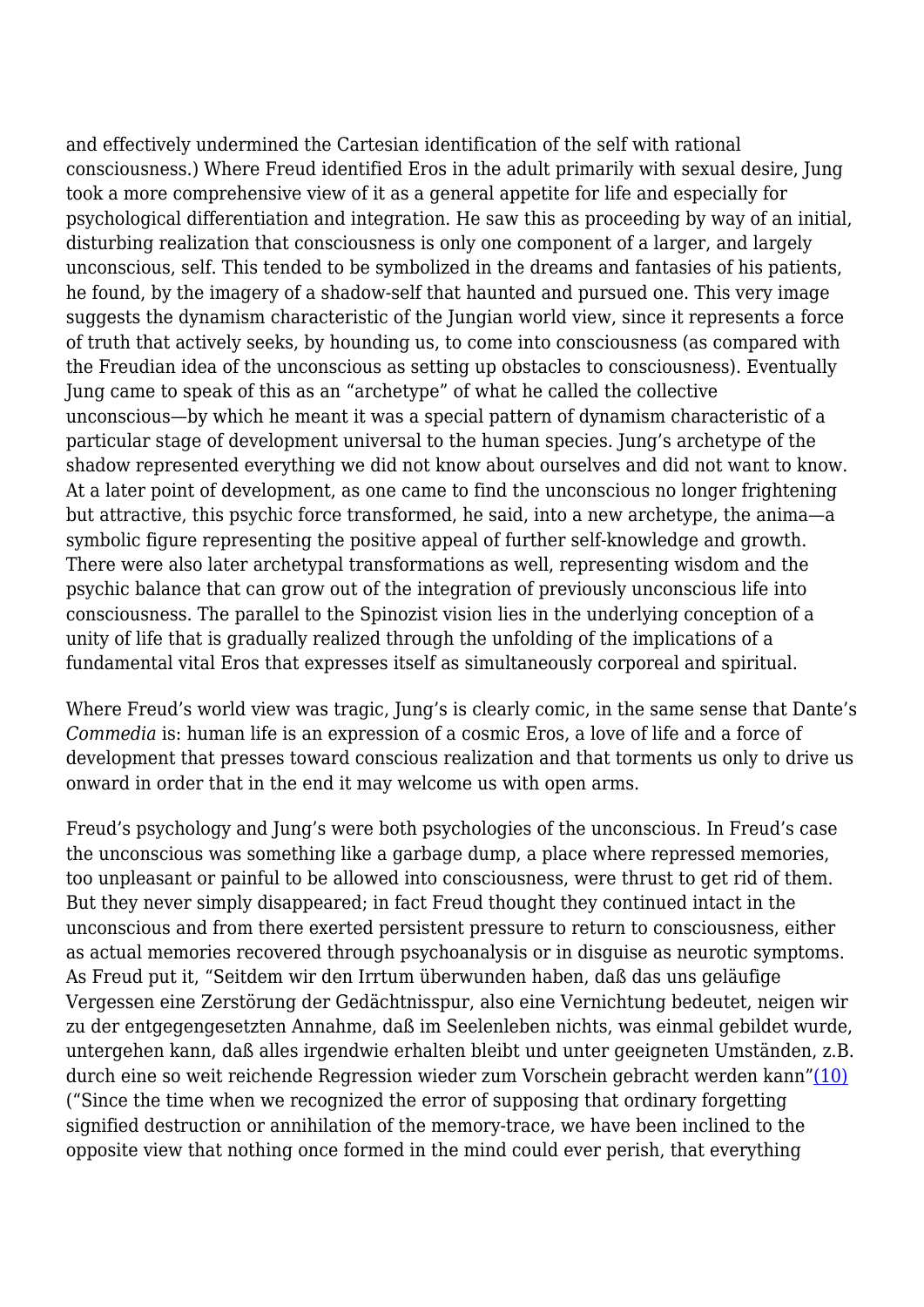survives in some way or other, and is capable under certain conditions of being brought to light again, as, for instance, when regression extends back far enough")—a statement that also indicates the basically retrospective character of Freud's style of analysis. In Jung's case, the unconscious consisted in part of such repressed memories, which Jung referred to as the "personal unconscious," but as "collective unconscious" it consisted primarily of psychic energy seeking some form of fulfillment.

Both psychologies of the unconscious have been strongly criticized in subsequent years as speculations that cannot be experimentally verified. Memory theorists have shown that memory behaves in very different ways from that which Freud hypothesized, and both Freud's and Jung's theories about collective memory are heavily dependent on the discredited Lamarckian evolutionary theory of the inheritance of acquired characteristics. This has not, however, prevented the development of further psychologies of the unconscious which seem less susceptible to such criticisms and may even be supported by experimental evidence. One is the theory of Ernest Becker that along with Eros the other deepest human motive is the fear of death. The other principal example of an alternative psychology of the unconscious is René Girard's specifically anti-Freudian theory of mimetic desire. I will turn first to Ernest Becker.

Becker modeled much of his thinking on Freud's theory of repression and "the return of the repressed" in the form of symptoms, and also on Freud's later thinking about the balance between two great biological drives, Eros and Thanatos. The latter was Freud's hypothesis about an instinctive appetite for death, which he conceived as an alternate way that we seek unconsciously to satisfy our nostalgia for the perfect equilibrium and stasis we experienced in the womb. Despite his explicit admiration for Freud, Becker cannot be considered a Freudian. In fact his characterization of Eros as much more than sexual libido links him with the broader, philosophical heritage of the image of Eros that Jaspers and Jung also drew on. And his treatment of the death theme is actually quite the opposite of that of Freud, whose concept of Thanatos Becker saw as an attempt to mask our real anxiety about death by interpreting death as a positive motive parallel to the sex drive rather than as an object of aversion. Freud's Thanatos was a counterforce opposing Eros; Becker's death-anxiety is simply the reverse face of Eros itself: the same force that makes us reach toward fullness of life also makes us fear any threat to life.

Ultimately Becker found more inspiration in Otto Rank and Søren Kierkegaard than in Freud. From Rank in particular he took the idea of repression as "character armor," a necessary "vital lie" used to keep terror at bay, and the idea of society as a hero system in which one seeks through symbolic projects to triumph over death. Becker's central assumption in all his work was that our hero projects enable us to feel immortal. In order to endure the terror of living in the ever-present face of death, we need world views that tell us life is more powerful than death and that we have a permanent place in the drama of its triumph.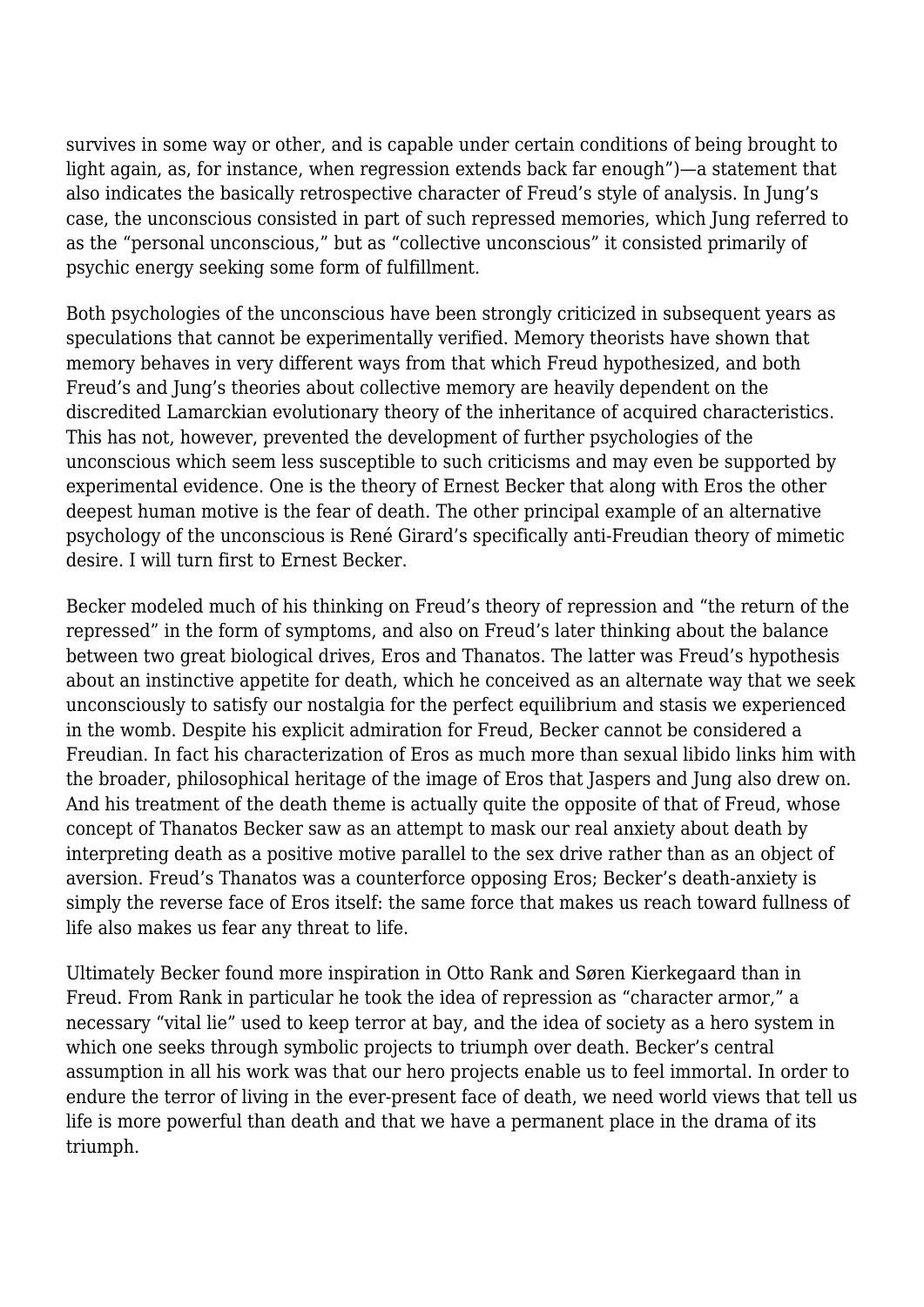In *The Denial of Death* (1973) Becker emphasized the need for cultural hero projects that could offer us this satisfaction. But at the beginning of his last book, the posthumous *Escape From Evil* (1975), he said that his previous works "did not take sufficient account of truly vicious human behavior" and that in this one he would "attempt to show that man's natural and inevitable urge to deny mortality and achieve a heroic self-image are the root causes of human evil" (p. xvii).

# 4

If Freud's vision was tragic and Jung's comic, Becker's might best be described as ironic: the Eros of life that leads us to flee from death drives us to hero projects that threaten the very life we seek to protect. The capstone of what Becker calls in *Escape From Evil* his "general theory of human evil" is that its root is "man's hunger for righteous self-expansion and perpetuation" (p. 135), which produces the paradox that "evil comes from man's urge to heroic victory over evil" (p. 136). It is their desire to overcome evil that leads human beings to project their sense of guilt, inadequacy, and vulnerability onto scapegoats and then destroy them: they cannot endure these in themselves, and they hope, unconsciously and stupidly, that they can exterminate them with their victims. "From the head-hunting and charm-hunting of the primitives to the holocausts of Hitler, the dynamic is the same: the heroic victory over evil by a traffic in pure power. And the aim is the same: purity, goodness, righteousness—immunity" (p. 150).

What then can we do, or dare we try to do, if our evil is the result of our very effort to be good?

Actually Becker thinks we can do quite a lot. He urges us to recognize "how men defeat themselves by trying to bring absolute purity and goodness into the world" and, as an antidote to this, he urges us to acknowledge "the non-absoluteness of the many different hero systems in the family of nations" (p. 168). Most importantly, Becker urges that, in light of his analysis of the role of unconscious motives in driving us to turn our best impulses to evil, we must learn to act consciously and carefully rather than unconsciously and stupidly. This requires an effort of demystification of socially constructed myths and hero systems, "the revelation of the lie," as he puts it (p. 125). But it also requires a new formulation of religious sainthood, one that will join with psychoanalysis in seeking to uncover what is repressed and counter our tendency artificially to shrink our intake of experience:

Both religion and psychoanalysis show man his basic creatureliness and attempt to pull the scales of his sublimations from his eyes. Both religion and psychoanalysis have discovered the same source of illusion: the fear of death which cripples life. Also religion has the same difficult mission as Freud: to overcome the fear of self-knowledge. . . . The ideal of religious sainthood, like that of psychoanalysis, is thus the opening up of perception: this is where religion and science meet.Becker placed great weight on the claim that his approach brings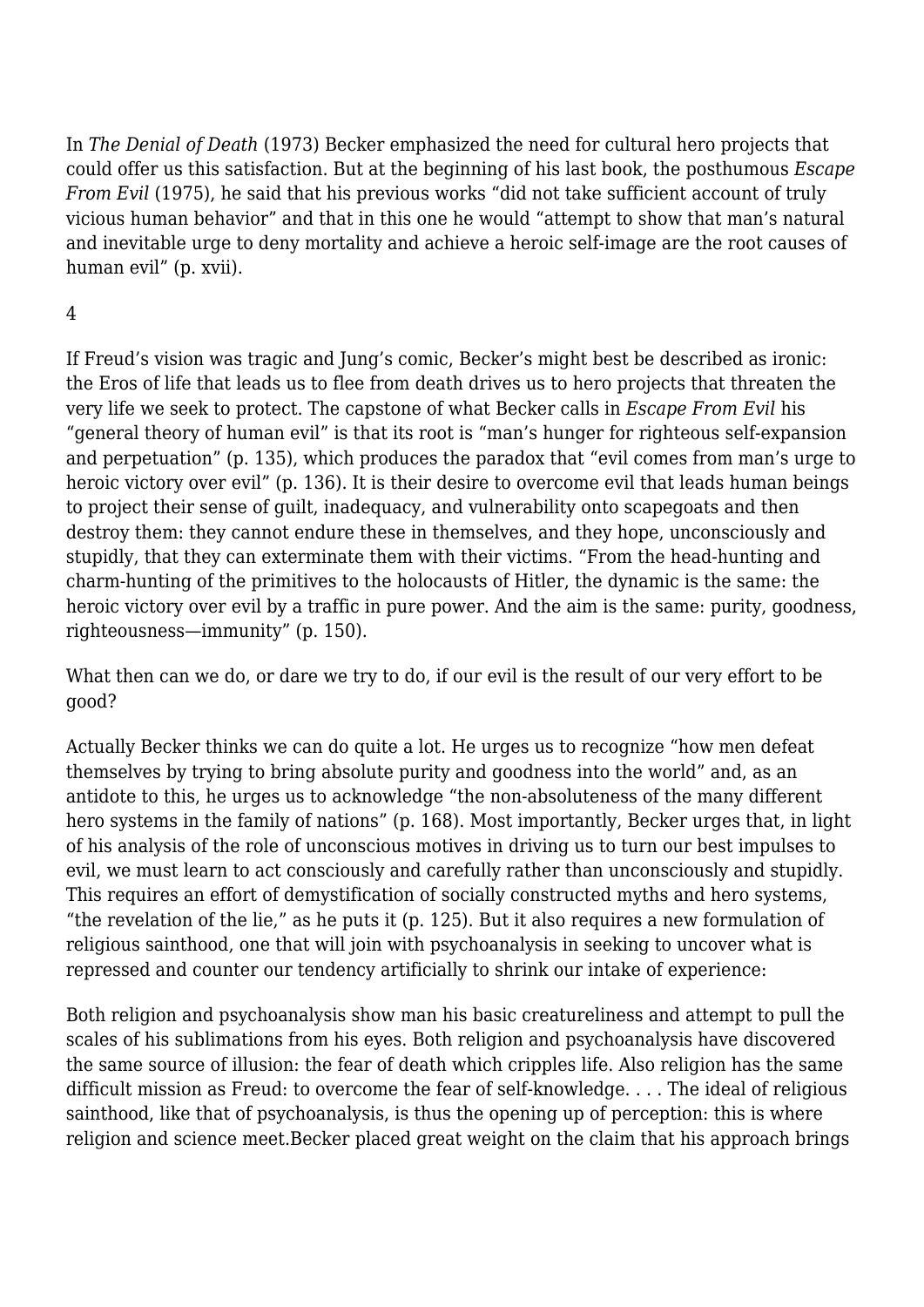religion and science together. One might wonder, however, precisely what sort of scientific grounding Becker thought psychoanalysis could offer—or even itself legitimately claim. Freudian theory has been extensively applied in clinical settings, but it is now widely recognized that the results have been ambiguous when compared with other forms of psychotherapy—and most importantly, with placebo therapies in which someone simply listens sympathetically to patients while offering no particular treatment—and experimental psychologists have remained quite skeptical toward it.

Becker's ideas have, on the other hand, been taken up by some experimental psychologists, principally Sheldon Solomon, Jeff Greenberg, and Tom Pyszczynski, who have developed numerous experiments to test for what they call "mortality salience" (the unconscious fear of death) and its effects on world views and on behavior. I will not take time to describe them here, but these psychologists have done more than forty experiments demonstrating that the fear of death operates as a genuine unconscious motive that, significantly, is most powerful when it is most unconscious. Its principal effect according to these studies is the polarizing of world views by the division of the cosmos and the social world into forces of good and evil, an "us" and a "them." Raising the fear of death into consciousness, on the other hand, diminishes this tendency along with the death-anxiety that generates it. $(11)$ 

The other important new psychology of the unconscious is that of the Girardian school—although these thinkers prefer to avoid the term "unconscious" because of its associations with Freudianism[.\(12\)R](http://anthropoetics.ucla.edu/ap1201/webb06rev#n12)ather, as Jean-Michel Oughourlian puts it on the basis of René Girard's theory of mimetic desire, "the unconscious is the Other" (". . . l'inconscient, c'est l'Autre")[.\(13\)](http://anthropoetics.ucla.edu/ap1201/webb06rev#n13)

What does it mean to say this? What it means from the point of view of Girardian mimetic theory is that our deepest psychological motive—which we are deeply averse to recognizing—is the tendency to imitate the desires and attitudes of others. This implication is that Eros, at least as we commonly conceive it, is an illusion. Our common conception of desire is that of a relation between ourselves as subjects and a desired object. Either we conceive of our desires as arising spontaneously within us or as elicited by the attractiveness of the object. The Girardian conception of desire is that it is mimetic, that is, modeled on the desires we see, or think we see, in others.

This was a theme Girard developed initially in a critical study of the novel from Cervantes to Dostoyevsky and Proust, *Mensonge romantique et vérité romanesque* (1961), "romantic lying and novelistic truth." The "romantic lie" the title refers to is the naive belief that our desires originate spontaneously within our selves; the "novelistic truth" that great novels reveal is that we look to others to give us clues to what is desirable. In particular we look to prestigious others for this, figures who seem to possess a vitality or psychological strength beyond our own, and we imitate their desires in order to model ourselves on them and thus acquire their qualities. Girard termed this pattern of mimesis "metaphysical desire" because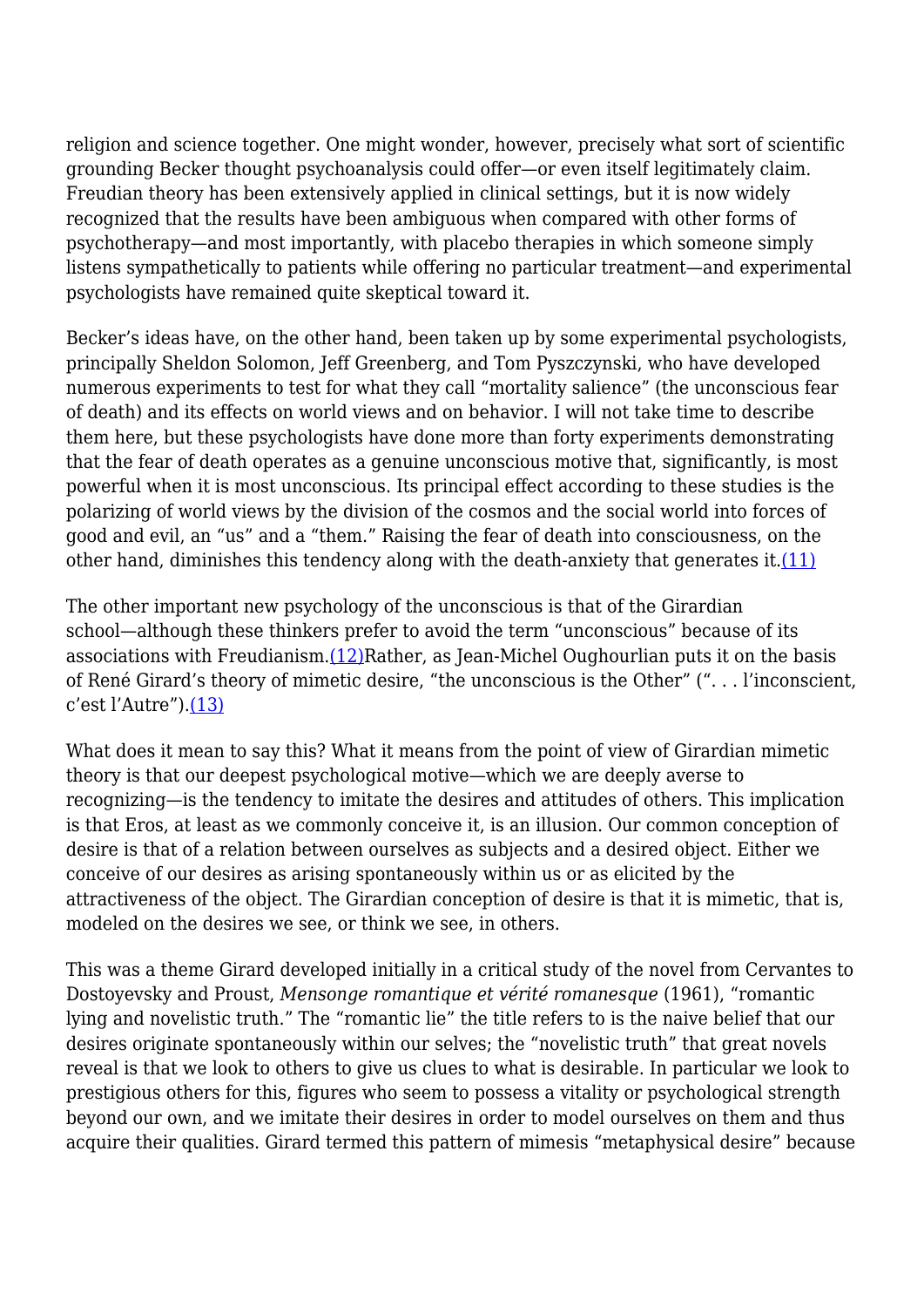its real goal is the supposed "being" of the other. Behind all of our conscious desires for particular objects, lies our real but largely unconscious desire for the sufficiency of being the other embodies and exemplifies for us. "Le désir selon l'*Autre*," says Girard, "est toujours le désir d'être un *Autre*. Il n'y a qu'un seul désir métaphysique mais les désirs particuliers qui concrétisent ce désir primordial varient à l'infini."[\(14\)](http://anthropoetics.ucla.edu/ap1201/webb06rev#n14) ("Desire according to the Other is always the desire to be the Other. There is always only one metaphysical desire, but the particular desires that make that primordial desire concrete are infinitely various.")

Metaphysical desire as Girard describes it stems from the fear we each harbor that we are deficient in "being"—which means to us "power." Each of us comes into the world utterly helpless, surrounded by powerful, godlike others, and we long to possess the ontological plenitude we see in them. Noticing that they desire various objects, we assume that they must want them in order to gain a still greater sufficiency of being than that which they already have, and so we reach for the same objects in the illusory hope of gaining it too.

The reason we are addicted to lying about this, to repressing it, is that we are afraid to admit to ourselves the vulnerability we feel and the extent to which we feel dependent on our models of being. To acknowledge this would be to admit into consciousness that which we most flee from: the fear of our own nothingness. This is a point at which Girard and Becker coincide. Both see the fear of being nothing and nobody as our deepest repression, and both interpret it as driving us unconsciously to projects of becoming *somebody*, to hero projects as Becker phrased it.

This fear and our tendency to imitate the desires of others in order to gain relief from it became the nucleus in Girard's thought of an intricate psychological and anthropological system. Nothing ever really satisfies our deep hunger for being (that is to say, power), and no victory over any rival ever provides effective assurance of our own power, since the very fact that we have defeated the rival tells us he was not as powerful as we had thought. The natural trajectory of desire, therefore, according to this system, is to "escalate" as one proceeds in search of unattainable being. As Girard put it in *Violence and the Sacred* (1972), as long as the desirer never realizes the insidious dynamics of the process he is caught up in, he will proceed endlessly "to an even greater violence and seek out an obstacle that promises to be truly insurmountable" (p. 148). "Desire," he says, "clings to violence and stalks it like a shadow because violence is the signifier of the cherished being, the signifier of divinity" (p. 151).

5

The result of this universal human drive toward ever-increasing levels of violent conflict would have led long ago, says Girard, to the extinction of our species if our ancestors had not accidentally stumbled on the device that delivers us from the self-destruction we hurtle toward. This device is the victimizing or scapegoat mechanism. We were saved from the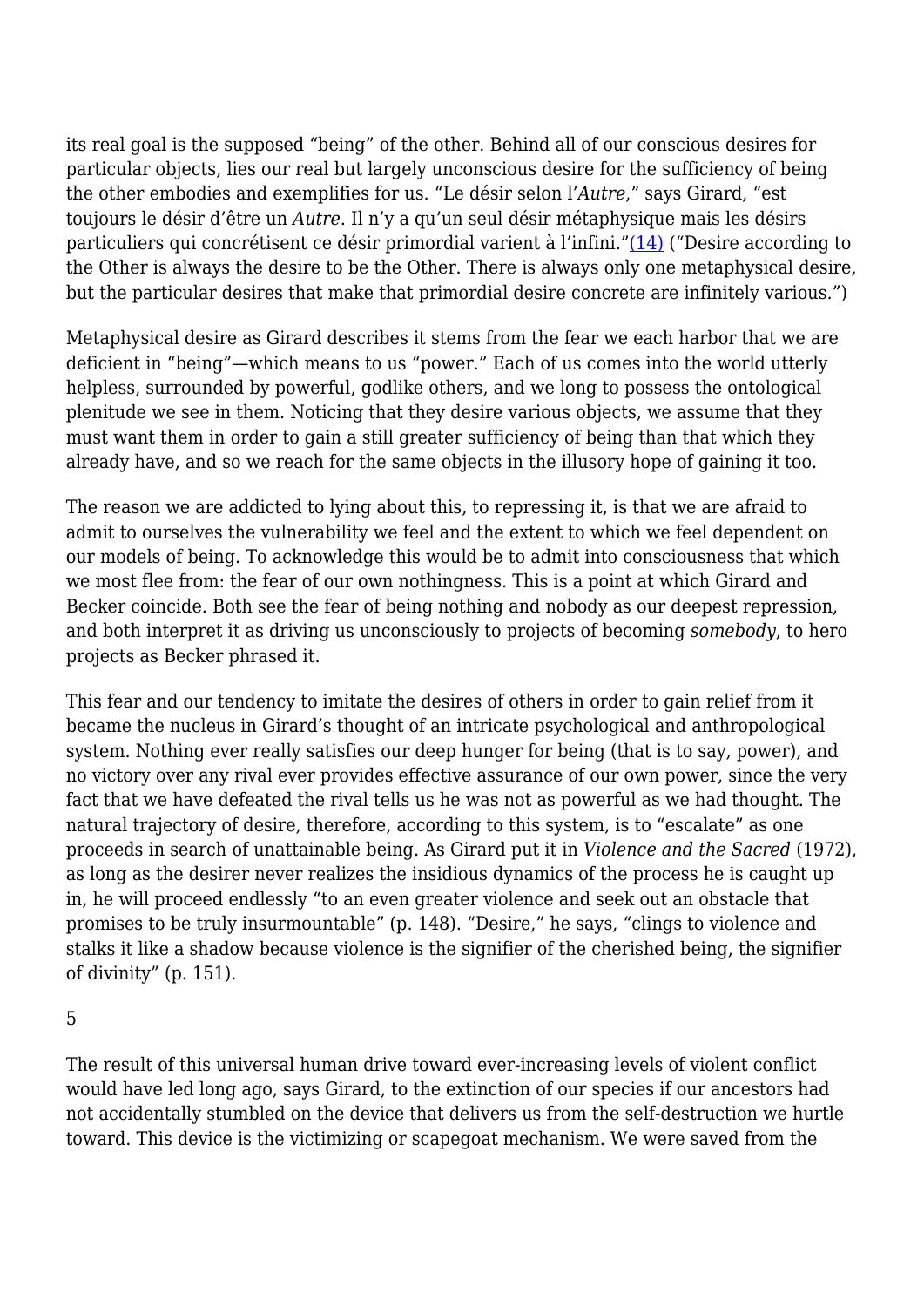relentless cycle of violence by the same mimetic tendency that got us into it: just as our mimesis of each other's desires produces general rivalry, so the mimesis of each other's hostility—"la mimésis de l'antagoniste"—leads to the focusing of our violence on a common victim.[\(15\)](http://anthropoetics.ucla.edu/ap1201/webb06rev#n15) Chance could be expected to lead at some point to two or more fighting a single opponent, which would attract the mimesis of others, so that eventually our ancestors would form a group, unified by their opposition to the individual (or the other smaller group) they ganged up on.

This is what Girard thinks actually happened at the dawn of human history. Collectively, our ancestors found themselves delivered by this scapegoating from mutual random violence and united in solidarity with fellow enemies of the one whom the victimizing mechanism led them to see as embodying all threats. Thus the anarchic violence that might have destroyed them all became transformed for them into a creative struggle against evil. Standing over the body of their victim, they felt blessed and at peace with one another through this polarization of violence onto a single victim. The enemy who was first hated as the source of the evil among them thus became in their eyes the source of their peace and brotherhood .

Girard sees this as the moment in which religion, the sense of the sacred, sacrifice, and society are all born—and they go hand in hand. The ambiguous power of the scapegoat to generate both violence and peace, hatred and love, is the reason, according to Girard, for the ambiguity of the sacred as analyzed by phenomenologists of religion such as Rudolf Otto and Mircea Eliade: as *mysterium tremendum et fascinans*, something beyond intellectual comprehension and simultaneously terrifying and powerfully attractive. Religion is born as the effort to preserve the effect of this life-giving death by its commemoration through rites of sacrifice and by the prohibition of further violence among those it has united.

But religion remains a mask worn by violence, and the scapegoat remains a victim. Christianity, on the other hand, says Girard, is in essence—and despite its historical accretion of a great deal of ordinary religiousness—the polar opposite of this natural development. Girard considers the Christian revelation, properly understood, to be completely *super*natural because its real meaning is inconceivable from the point of view of human desire, violence, and fascination with power. This revelation entered the world in the person of Jesus as the one who with full consciousness saw through the scapegoat mechanism and unmasked it once and for all. This was the secret "hidden since the foundation of the world" referred to in Matt. 13:35 and Luke 11:50-51 (and alluded to, of course, in the title of *Des Choses cachées depuis la fondation du monde*).

For Girard this, then, is the heart of the Gospel: the revelation of the role that violence and the victimizing mechanism have played in all human affairs and the announcement that there is another way, a way of non-violence and the end of victimization. Girard thinks this exposure of the truth offers both hope and genuine danger. Just as in Freud's and Becker's theories of release from symptoms through the uncovering of repressed unconscious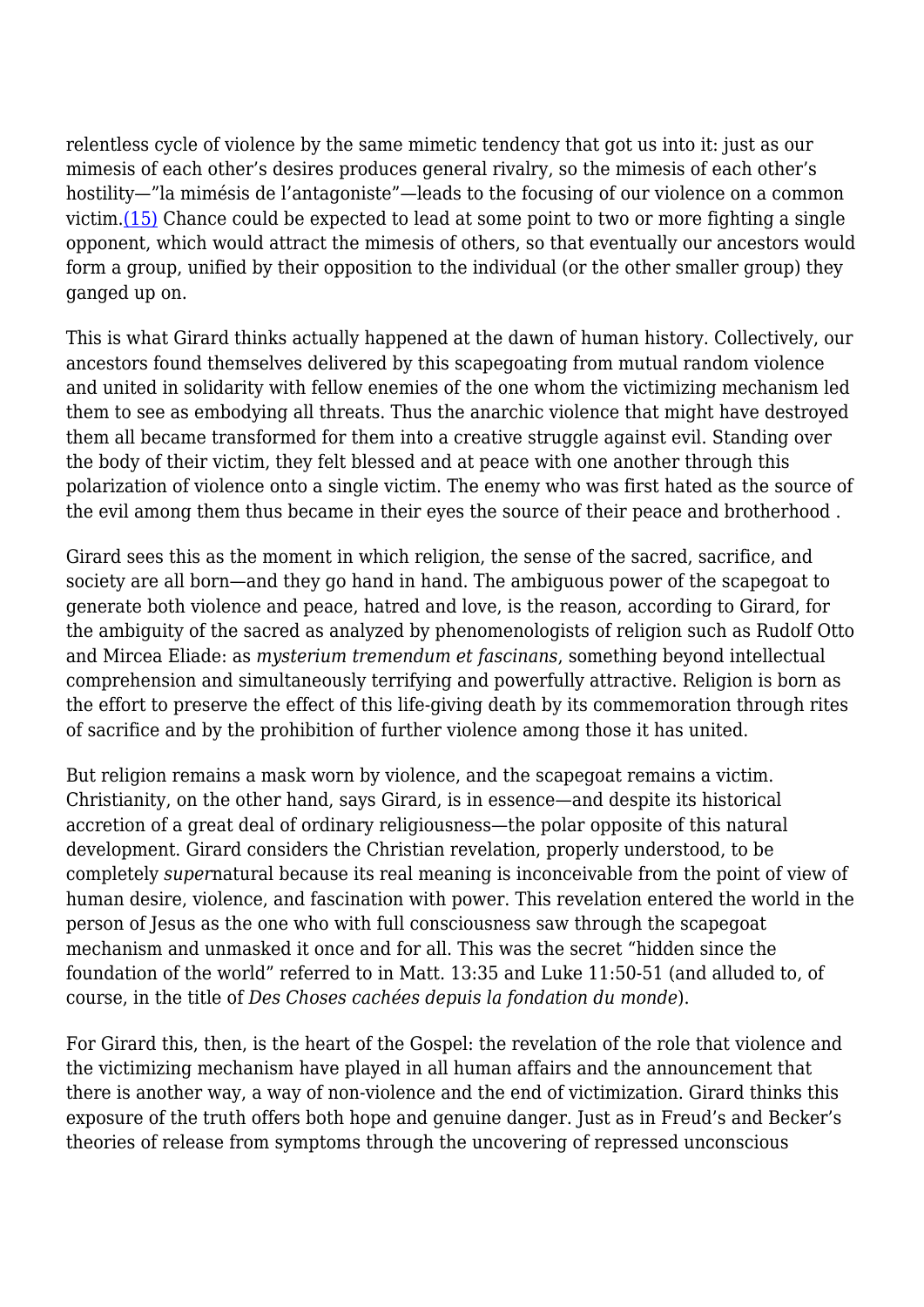contents, the Girardian hope is that when the mechanisms of mimesis and victimization are effectively unmasked they will also be disarmed: the realization that desire is mimetic breaks its enchantment, and the realization that one is scapegoating makes it difficult to continue doing so.

In their highlighting of the problem of scapegoating, we can see that despite their basic differences of approach, Becker and Girard converge on a single problem: the tendency of world views to become polarized, dividing the world up into a "their" side and an "our" side, a side of demonic evil and a side of the angels. For both, the fear of becoming nothing and nobody is a fundamental psychological motive, and both think the half-conscious efforts we make to deal with that fear can lead toward victimization. For Becker, the victim is the object onto whom we project everything about ourselves that reminds us of our potential death; for Girard the victim is the chance point of convergence of vectors of hostility growing out of a competition of mimetic desires. Both also hope that knowledge of how these unconscious processes operate will help people to avoid letting their thinking and action be unconsciously controlled by them.

Becker's hypotheses have been tested experimentally, with results that offer strong support to the idea of an unconscious fear of death that leads us to become defensive about our own world view and aggressive toward those who represent competing ones. No group of experimentalists has directly taken up Girard's hypotheses for testing, and his theory of society (and language, religion, and even human consciousness as such) as founded on victimization is so highly speculative that it is hard to imagine how all of it could be tested—although the past century has offered plenty of evidence that scapegoating does take place on a massive social scale and at least circumstantial evidence that it can play an important role in generating class, party, or national solidarity.

Girard's hypothesis about mimesis as a fundamental human motive, on the other hand, has received some indirect experimental support in the work of people studying imitative behavior among children. Again I will not try to summarize this research here, but it is extensive. The reader is referred to the work of William Hurlbutt, Andrew N. Meltzoff and M. Keith Moore, Mabel Rice and Linda Woodsmall, Richard Davidson and Nathan Fox, and Leslie Brothers listed in the bibliography below. In addition, the last decade or so has seen the important neurobiological discovery of "mirror neurons" in monkeys in 1996 by a team of researchers led by Giacomo Rizzolatti, a neuroscientist at the University of Parma, and the subsequent discovery that humans have an elaborate network of systems of mirror neurons located in several areas of the brain, including the premotor cortex, the posterior parietal lobe, the superior temporal sulcus and the insula. Extensive research since then has shown that these systems of mirror neurons play an essential role in enabling humans through inward neurological imitation to understand and empathize with the actions of others, their intentions, and the social meaning of their behavior and their emotions.[\(16\)](http://anthropoetics.ucla.edu/ap1201/webb06rev#n16)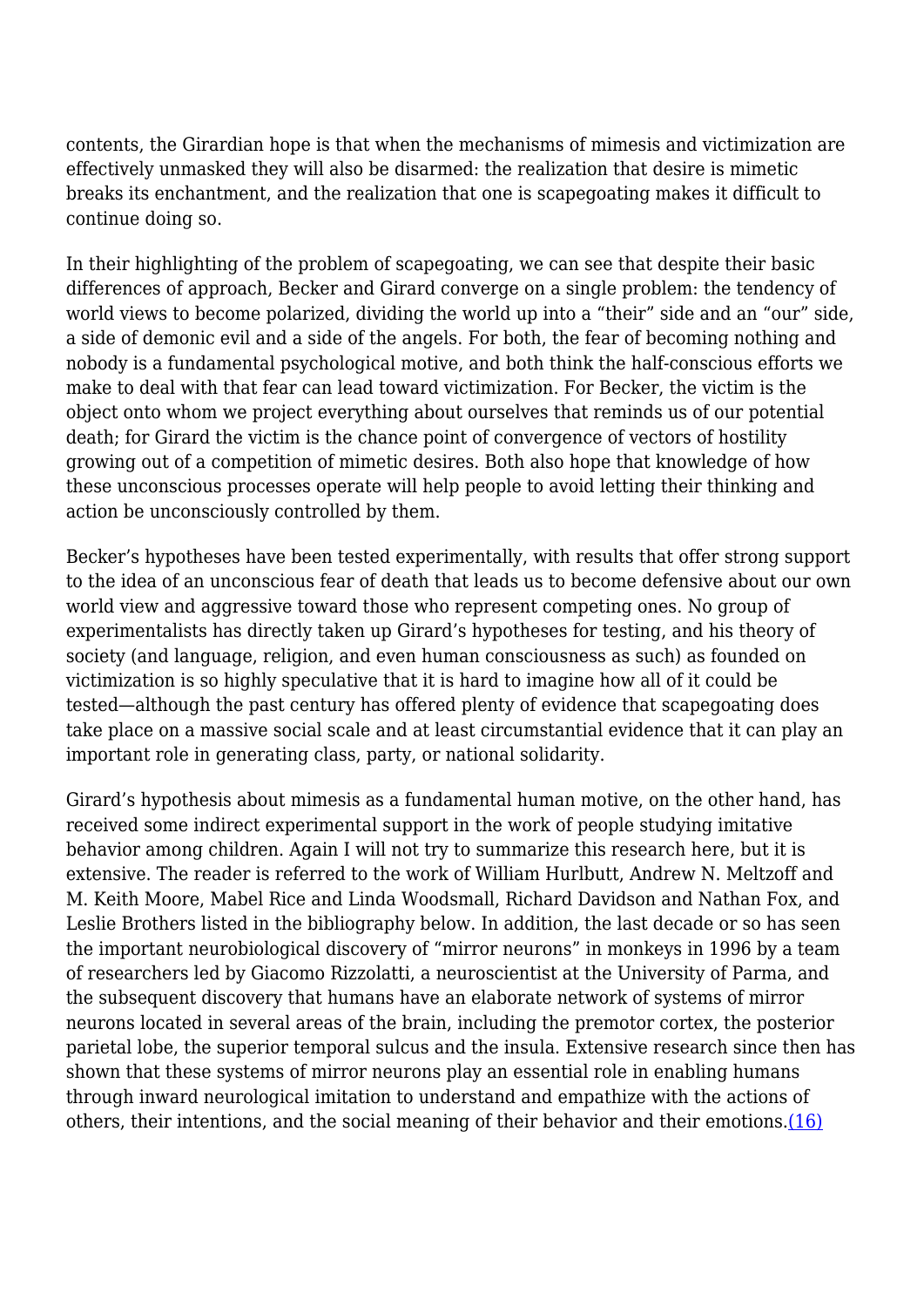I spoke earlier of the developmental thrust of the psychology of Carl Jung. Developmentalism is a pattern of thinking that has also had a subsequent history involving considerable experimental research, especially in the work of the other distinguished Swiss psychologist, Jean Piaget and of subsequent thinkers in his tradition, such as the Americans, Lawrence Kohlberg and Robert Kegan.

Psychological development, of course, requires a motivating force of its own if it is to take place. There is good evidence that there is a force of development at least as strong as those of death-anxiety, mimesis, and the sort of biological need-drives that Freud focused on. Karl Jaspers spoke of *Enthusiasmus*, which he likened to the Eros of Plato's *Symposium*, an enthusiasm for life itself, transcending all particular drives.[\(17\)](http://anthropoetics.ucla.edu/ap1201/webb06rev#n17) Jaspers considered the principal types of development in the psychology of world views to be differentiation of consciousness and the individuation this makes possible. Both of these he saw as involving a change in the relations between the subjective and objective poles of consciousness—between the powers and tendencies of the subject "behind" us and the realm of objectivity, including particular world pictures (*Weltbilder*), "before" us.

But how do those relations change and why? Jaspers did not himself go into detail about this. It remained for developmental psychology to study the particulars of these changing relations. Jean Piaget studied the way operative capacities developed in children and the effects these then had on their subjective mental organization or what he called "psychological structures" and on what these in turn enabled them to do in the way of interpreting or "constructing" the worlds of their experience.

### 6

This supposes an appetite to develop operative powers and actually to perform the operations that constitute a more developed subjectivity, and this appetite for thought can also be called an Eros. As Tilo Schabert said in an Eranos lecture published in 1994, "Denken is ein Fest. Es ist Geselligkeit. Es ist die Choreographie von Vorstellung. Es ist ein Tanz der Worte. Es ist das Werk von Eros, dem begehrenden Gott, der auf es sinnt und der es inszeniert.["\(18\)](http://anthropoetics.ucla.edu/ap1201/webb06rev#n18) ("Thinking is a festival. It is fellowship. It is the choreography of representation. It is a verbal dance. It is the work of Eros, the yearning God, who senses it and performs it.")

I will use the term "existential Eros" for this inward dynamism of operations. Commonly when one hears the word Eros, one thinks of it as an appetite to "have" or possess something, and in Christian religious thought in particular it has been common to treat Eros (conceived as an egoistic, possessive motive) and Agape (as a self-transcending, generous one) as opposites and even as conflicting. But it is helpful to distinguish between an Eros that reaches for objects (whether external objects or internal ones, such as a pleasant sensation, an item of knowledge, or an image of egoistic triumph) and an Eros that is an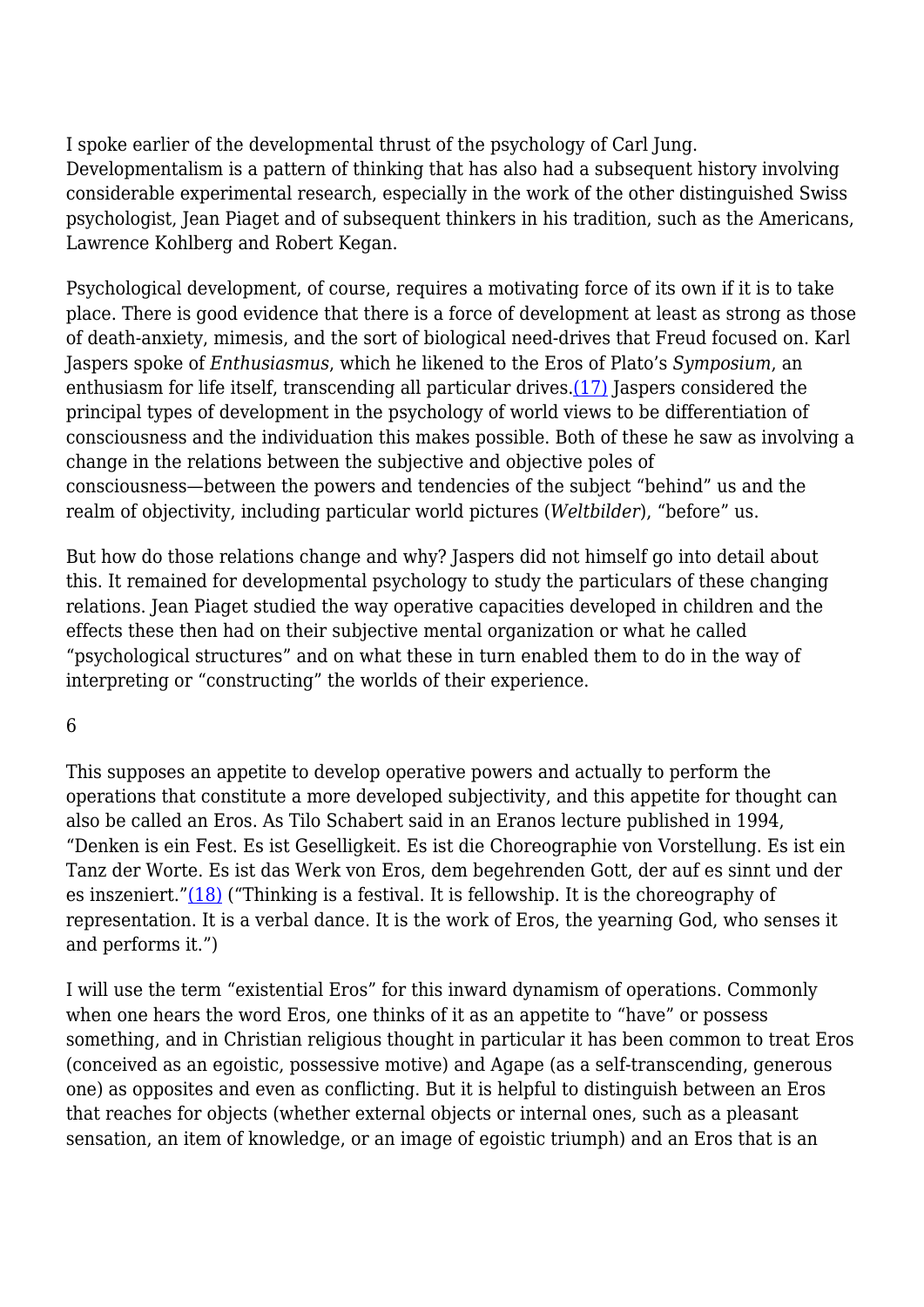appetite to perform the operations of actively experiencing, interpreting, weighing and considering, judging, or deciding, that constitute the subjective actuality of fully developed conscious life. Something known is an object of knowledge, but the process of knowing is not an object but an activity. It is by such activity that we may be said to exist subjectively. In our bodily existence we are real objects in the world even when subjectively we may not be there at all, as when one is in a coma—but as subjects we are actual only to the extent that we perform the operations that constitute our subjective life.

This conception of what it means to exist as subject and of the passion to do so has been a theme of existential philosophy since Kierkegaard, and many other thinkers subsequently have also discussed the idea of an appetite or Eros for subjective existence. Paul Ricoeur, for example, drawing on both Jaspers (the subject of his first book) and the imagery of Plato's "Between," spoke of human existence as rooted in an experience of "tendency and tension["\(19\)](http://anthropoetics.ucla.edu/ap1201/webb06rev#n19) and described it explicitly as an "Eros" in tension between and participating in Pascal's two infinities of God and nothing—symbols which Ricoeur explicated in terms of the difference between consciously intentional and involuntary human acts. These are poles of human possibility, and we live always between them, with neither ever so fully actualized that a human being becomes either a mere neurological mechanism (that is, simply objective) or a completely conscious agent (fully subjective). To become the latter may be a point of aim, but we never experience it as our full actuality. "Thus the Self," says Ricoeur, "the Self as a person, is given first in an intention . . . the person is primarily the ideal of the person . . ." (p. 110). A fully actual person is something we are always either on the way to becoming or in retreat from.

Eric Voegelin, who once studied with Jaspers and said that he was deeply influenced by his *Psychologie der Weltanschauungen*, similarly drew on Plato's image of human existence as lived in the divine-human "Between," and he spoke of human beings as moved by a fundamental experience of existential tension which, if allowed to fulfill its inherent directional dynamism, will lead to "differentiation of consciousness" and the development of capacities for noetic operation[.\(20\)](http://anthropoetics.ucla.edu/ap1201/webb06rev#n20) Voegelin's masterwork, the five volume *Order and History*, traced the historical unfolding of the noetic differentiation from the Presocratics through Plato and Aristotle, but for its systematic exposition and further historical development he sometimes referred inquirers to the work of Bernard Lonergan.

In his Aquinas lecture of 1968, "The Subject," Bernard Lonergan analyzed a range of possibilities of subjective existence, corresponding both to the levels of operation that come into play in the subject's life and to the ways in which one can relate to those in terms of recognizing and affirming them or ignoring or denying them. With regard to our levels of operation, Lonergan said that "we are subjects, as it were, by degrees":

At a lowest level, when unconscious in dreamless sleep or in a coma, we are merely potentially subjects. Next, we have a minimal degree of consciousness and subjectivity when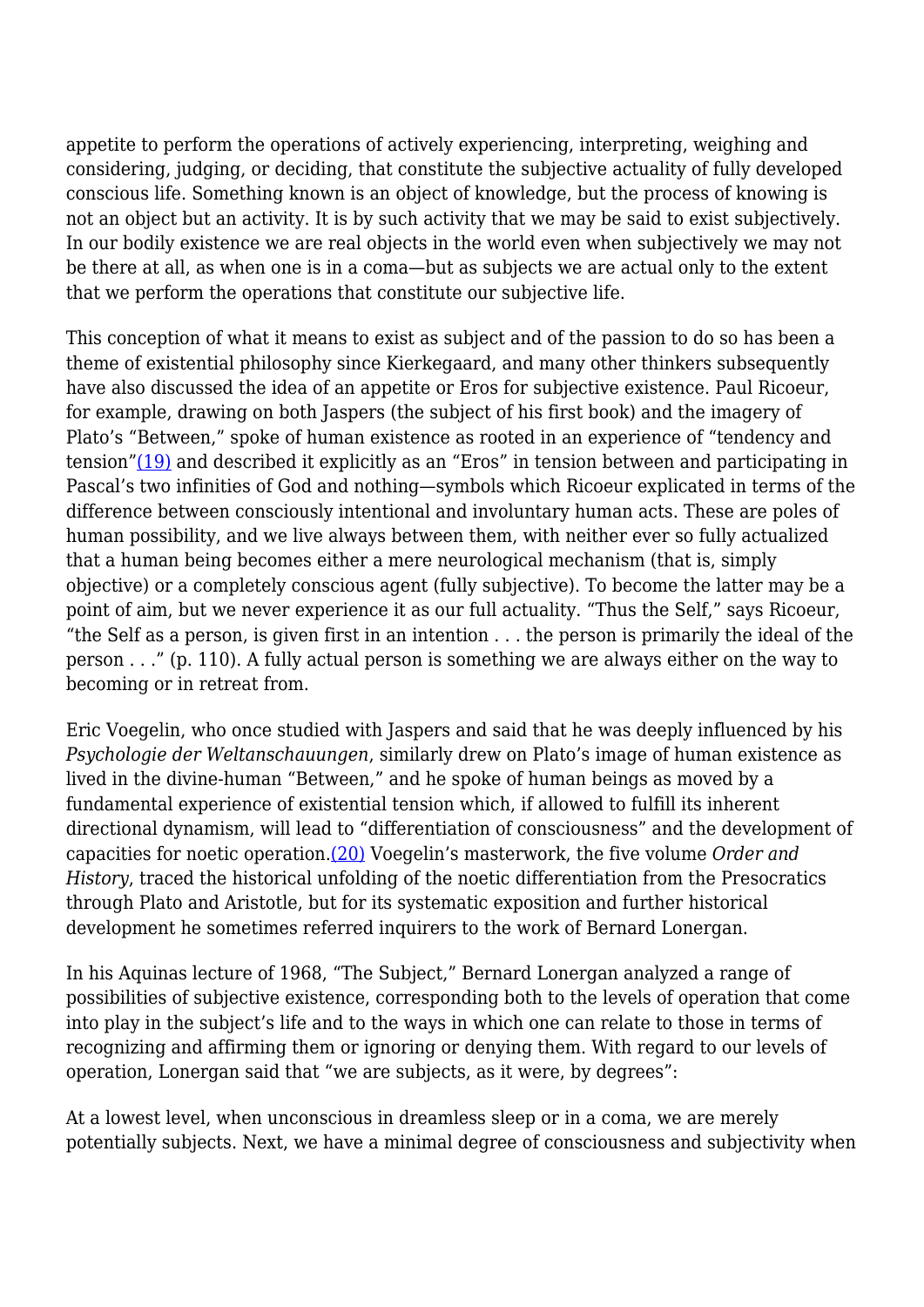we are the helpless subjects of our dreams. Thirdly, we become experiential subjects when we awake, when we become the subjects of lucid perception, imaginative projects, emotional and conative impulses, and bodily action. Fourthly, the intelligent subject sublates the experiential, i.e., it retains, preserves, goes beyond, completes it, when we inquire about our experience, investigate, grow in understanding, express our intentions and discoveries. Fifthly the rational subject sublates the intelligent and experiential subject, when we question our own understanding, check our formulations and expressions, ask whether we have got things right, marshal the evidence *pro* and *con*, judge this to be so and that not to be so. Sixthly, finally, rational consciousness is sublated by rational selfconsciousness, when we deliberate, evaluate, decide, act. Then there emerges human consciousness at its fullest. Then the existential subject exists and his character, his personal essence, is at stake. $(21)$ The metaphor of "levels of consciousness," Lonergan says, refers to this cumulative sublation of operations, which means that the lower operations are "retained, preserved, yet transcended and completed by a higher" (*ibid*.).

What characterizes the "existential subject" as existential is that at the highest level of development not only are all the operations of cognition and decision active and integrated, but the subject is also aware, at least implicitly, that their exercise constitutes a choice of how to be, of the quality of existence: "Though concerned with results, he or she more basically is concerned with himself or herself as becoming good or evil and so is to be named, not a practical subject, but an existential subject" (p. 84).

This choice is only possible, however, when the subject is aware of itself as such, that is, when it is aware not only of the objects it senses, understands, or knows but also of performing the operations by which it does so. The "neglected subject" does not know itself because although it performs the operations that constitute it, it is not aware of doing so. The "truncated subject" not only is unaware of performing these operations but resists recognizing them (p. 73). The "alienated subject" carries this self-ignorance to the point of refusal. The movement from alienation toward consciousness is an existential decision, the choice of a mode and quality of existence: "The transition from the neglected and truncated subject . . . is not just a matter of finding out and assenting to a number of true propositions. More basically, it is a matter of conversion, of a personal philosophical experience, of moving out of a world of sense and of arriving, dazed and disorientated for a while, into a universe of being" (p. 79).

When Lonergan discussed the dynamism of the operations that constitute subjectivity, he spoke of them as moved by "active potencies . . . revealed in questions for intelligence, questions for reflection, questions for deliberation." $(22)$  These can be best understood, I think, as dynamic anticipations of what it would be like actually to perform the operations of understanding, critically reflective judgment, and ethical decision and in that performance to attain their objects. They are, that is, expressions of existential Eros. Lonergan used the term "transcendental notions" for these appetites for operation. "The transcendental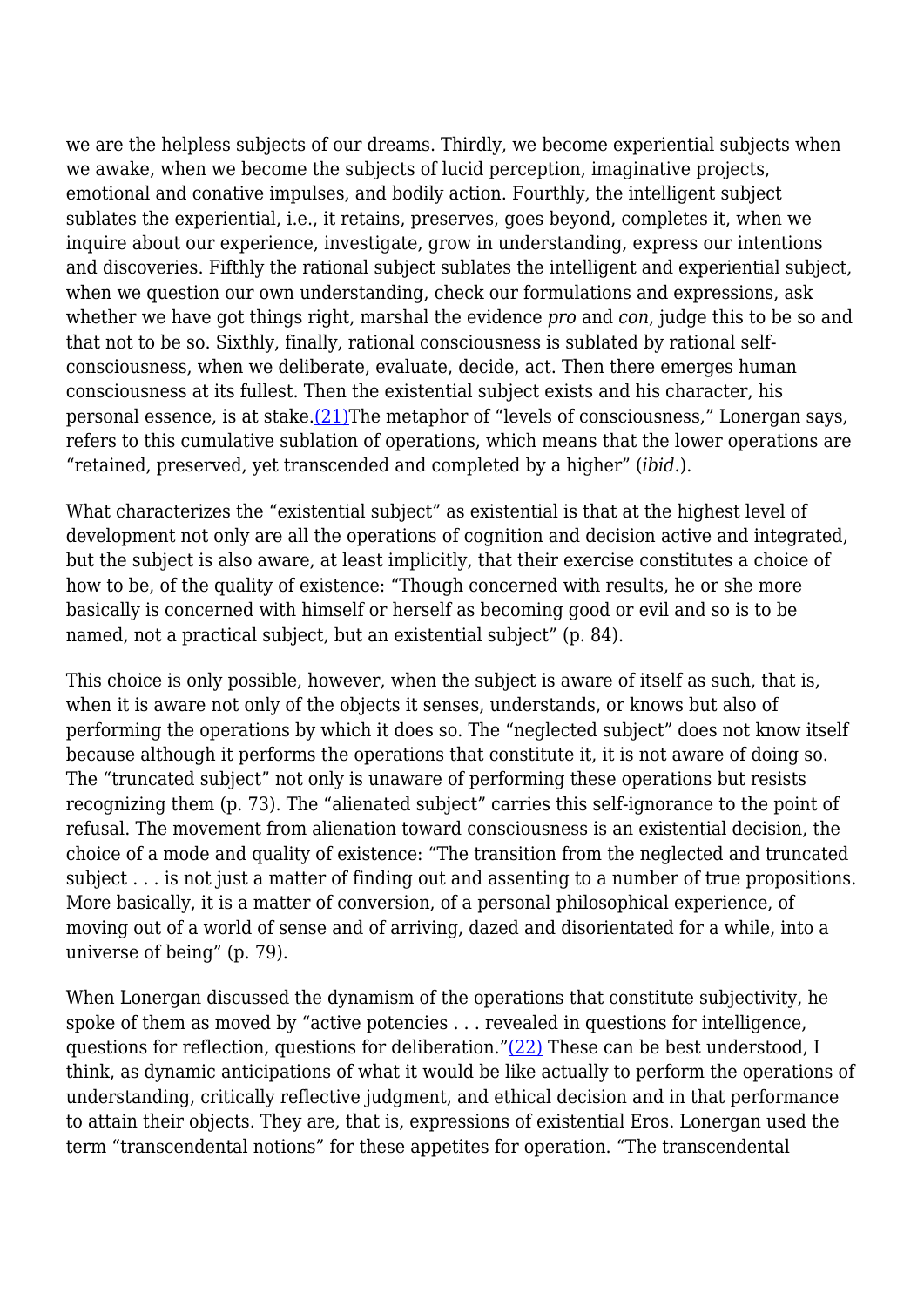notions," he said, "are the dynamism of conscious intentionality. They promote the subject from lower to higher levels of consciousness, from the experiential to the intellectual, from the intellectual to the rational, from the rational to the existential" (*Method in Theology*, pp. 34-5).

To discuss these operations in terms of cognitional theory and philosophy of existence is to focus on an upper level of development presupposing processes that emerge only very gradually in human life and build on developments taking place in early childhood. This is what makes the research of Jean Piaget so valuable; he mapped out systematically the formative stages of the course of development that can culminate, at its highest levels, in the philosophical processes analyzed by Lonergan.

7

Piaget was himself trained not only as a biologist but also as a philosopher, and his work as a psychologist developed as a conscious effort to unite these two areas of inquiry. He sometimes referred to his psychology as "genetic epistemology," and he conceived it as the study of the way cognitive operations develop and lead to changes both in one's subjective mental organization and in one's picture of the world. "The fundamental hypothesis of genetic epistemology," he said in the lectures he gave at Columbia University under that title in 1968, "is that there is a parallelism between the progress made in the logical and rational organization of knowledge and the corresponding formative psychological processes" (*Genetic Epistemology*, p. 13). Another way to put this would be to say that according to Piaget there are both subjective and objective structures which develop in parallel and correlate with each other—the same principle that Lonergan spoke of as "the isomorphism thatobtains between the structure of knowing and the structure of the known" (*Insight*, p. 399).

A "structure" in psychological terminology is an enduring organization, pattern, or aggregate of elements. It contrasts with a "function," which is transitory. As Piaget conceived them, operative capacities are structures in this sense; they are self-regulating, dynamic systems. Subjective structures develop as a repertoire of abilities to perform inward and outward actions. Each develops through differentiations and moves toward an integration that has both subjective and objective aspects. As Piaget put it, "since operations do not exist in isolation they are connected in the form of *structured wholes*. Thus, the construction of a class implies a classificatory system . . .["\(23\).](http://anthropoetics.ucla.edu/ap1201/webb06rev#n23)

In his last book, *Psychogenesis and The History of Science* (1983), in collaboration with the physicist, Rolando Garcia, Piaget tried to correlate the development of science with his theory of the way consciousness develops in individuals. Both science and individual psychology start with an undifferentiated field of experience, then each develops by differentiating both subjective and objective aspects of that field, by integrating and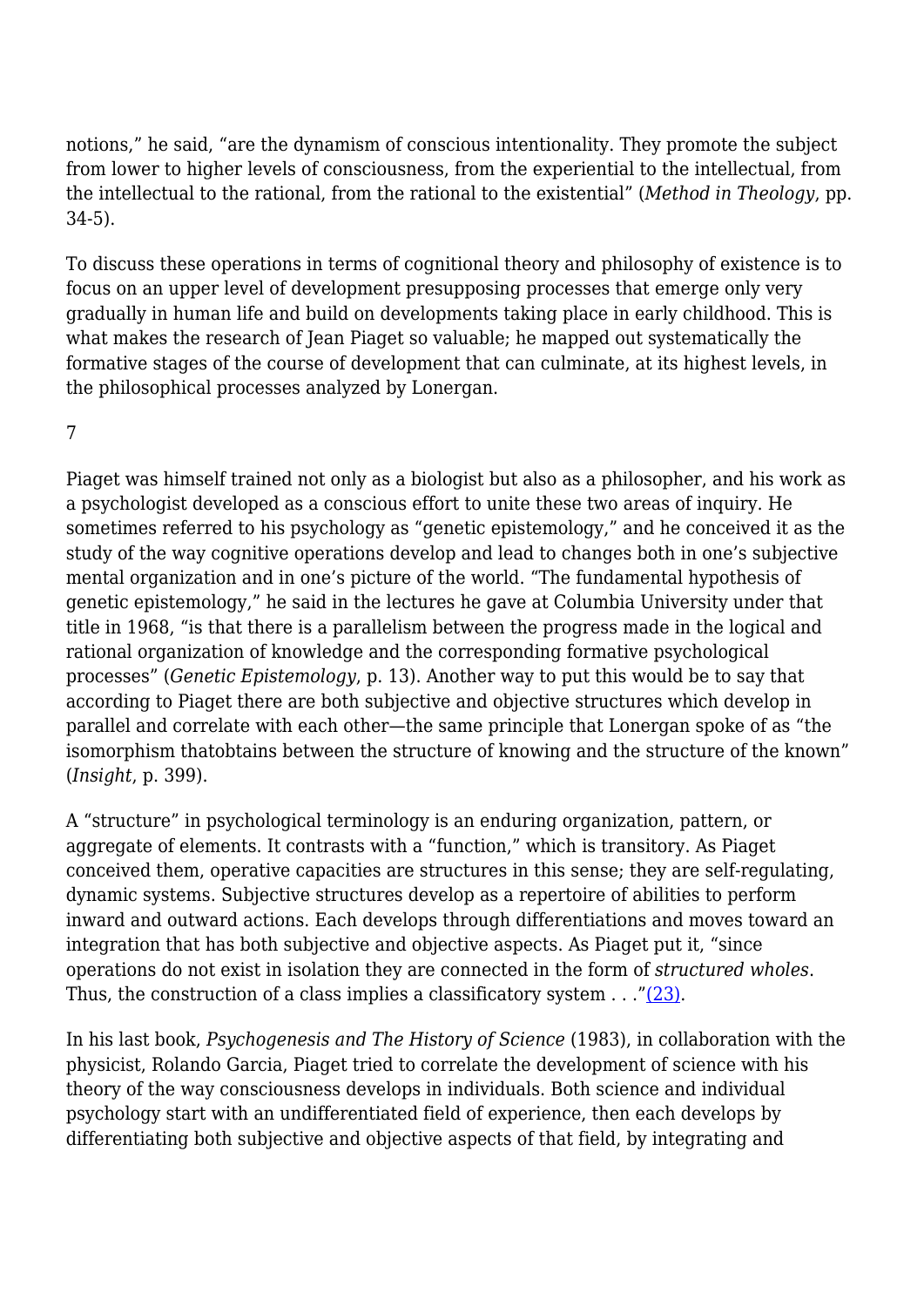grouping these, and by reflecting on them and forming groups of groups. For example, an infant learns to move legs, feet, hands, and fingers independently, then combines these capacities into the integrated activities of walking or grasping and moving some object. Eventually it becomes able to form a conception of movement as such. This grouping of groups produces abstract categories that can themselves be operated on. The child learns to crawl back and forth, discovering that there are various ways of arriving at the same place, and thereby constructs a notion of space. It rotates objects and looks at their various surfaces, which can become the foundation for developing a science of geometry. It may discover that numerical quantities can be grouped into abstract categories and then develop an algebra (a science of the general relations of mathematical operations). Finally the child or adult may even realize that in doing all this it is performing mental operations and may thus become able to reflect on them as such and on the fact that all knowledge of the world is constructed by them.

Piaget found four main stages in our psychological development. First is the sensori-motor stage, which begins in infancy and lasts about two years. At the beginning of this period objects are not thought of as permanent, because in the absence of a notion of space, there is literally no place for them to reside in when they are not perceived. A notion of space is developed by way of sensori-motor actions (moving, returning, change of direction, and so on) until it attains an equilibrium by becoming organized as a group of such displacements. The permanent object is an invariant whose notion is constructed by means of such a group.

The second stage, which lasts from about two to seven years of age, is that of preoperational thought. This is prepared by a crucial development between approximately ages eighteen months and two years, in which the child develops a capacity for deferred imitation "and that kind of internalized imitation which gives rise to mental imagery." $(24)$ 

Piaget calls this "the symbolic function," which makes possible "the internalization of actions into thoughts" (p. 11). The child's thinking at this point is "figurative," as he terms it. Thinking as such can have two aspects: the figurative and the operative. "The figurative aspect," he says, "is an imitation of states taken as momentary and static. In the cognitive area the figurative functions are, above all, perception, imitation, and mental imagery, which is actually interiorized imitation" (*Genetic Epistemology*, p. 14). During the first two stages of development the figurative is the only type of thinking that has yet developed, and it always remains an aspect of the thinking of even the most developed mind.

The operative aspect of thought, on the other hand, "deals not with states but with transformations from one state to another. For instance, it includes actions themselves, which transform objects or states, and it also includes the intellectual operations, which are essentially systems of transformation," capable of being carried out interiorly through mental representation (*ibid*.).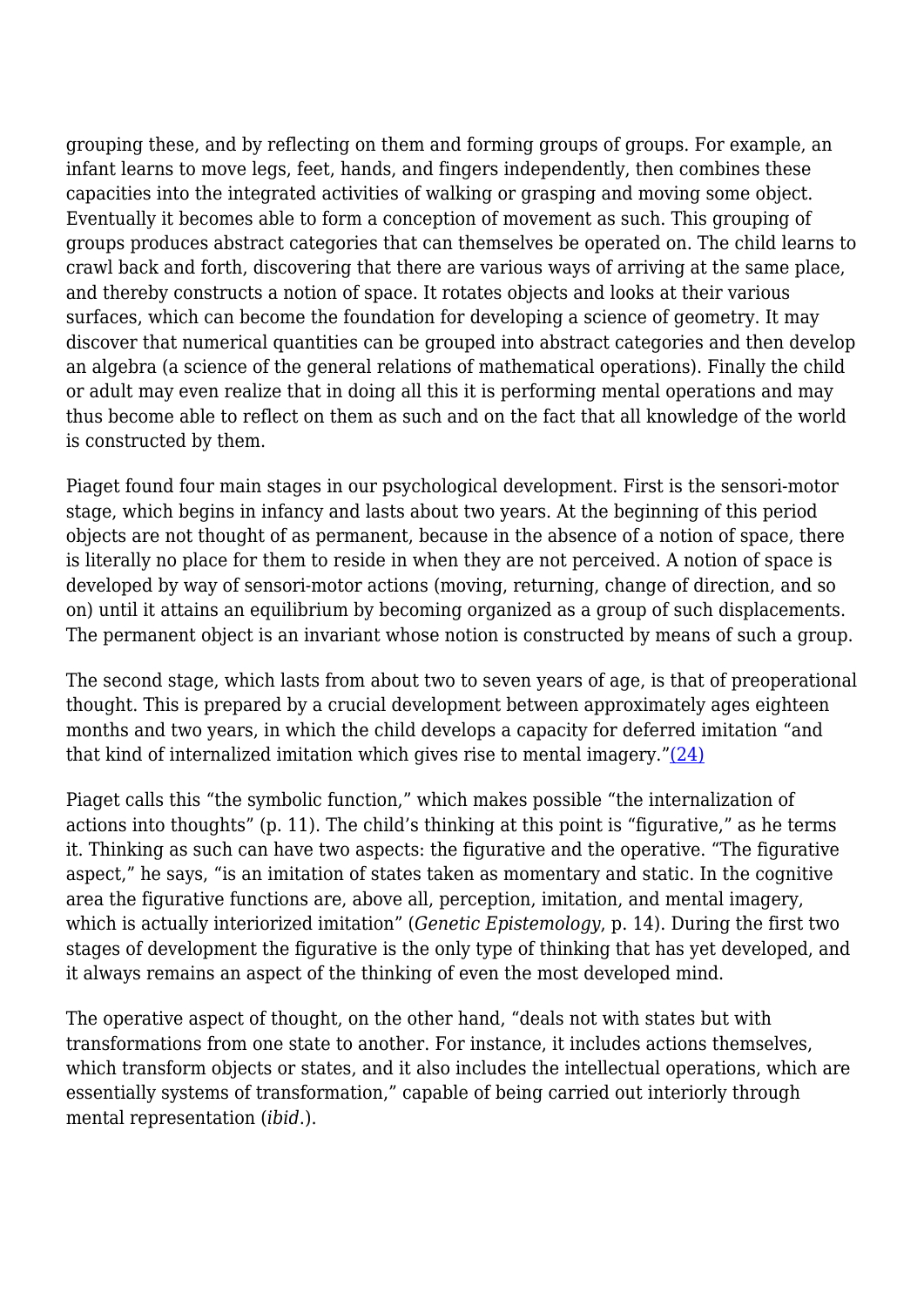This accords well, by the way, with Girardian mimetic theory and the research of experimentalists and neurobiologists regarding an innate tendency to imitation. What both lines of analysis suggest is that as consciousness develops, it begins with activities, such as mimesis, in which subjectivity is so immersed that there is little or no capacity for regulation of the activity. That is, the infant, though conscious *in* the activity, is not conscious *of* it. And since development is gradual and may remain only partial, there is plenty of room in ordinary human life for the psychological patterns analyzed by mimetic psychologists and other versions of psychology of the unconscious, Freudian, Jungian, Beckerian, and so on. But in proportion as operations become differentiated and the subject becomes conscious of them, pre-conscious psychological processes can be expected to become less dominant. We may become gradually less, to use the mimetic theorist Jean-Michel Oughourlian's image, the "puppets of desire" and more our own masters. We may become, by degrees, agents whose thought and action are more to be understood by a psychology of consciousness, such as Piaget's, Lawrence Kohlberg's, or Robert Kegan's, than by psychologies of the unconscious.

In an actual adult case, a given individual may be anywhere on a continuum of differentiation of consciousness, but to the extent that he or she is more conscious and capable of intentional self-regulation rather than automatism, it is because the initial movements in that direction took place in childhood in the form of capacities for conscious operation. According to Piaget's observations, the first psychological operations in the proper sense appear at around 7-8 years of age, and verbal or propositional operations at ages 11-12. What he means by "operations" is "actions which are internalizable, reversible, and coordinated into systems characterized by laws which apply to the system as a whole" (*Logic and Psychology*, p. 8). This is why he can say that they do not appear in children younger than seven. A younger child "manipulates" objects, but has no notion of "transforming" them systematically or of reversing such transformations.

The period from 7-11 years of age Piaget calls the stage of "concrete operations," by which he means that operations are carried out only on the objects themselves. There may already be the beginning of an interest in classes and relations, but the operations involved in determining them are not yet dissociated from the data to which they apply, or to put it another way, form has not yet been abstracted from subject-matter. Each field of experience (those of shape and size, weight, and so on) is "given a structure by the group of concrete operations, and gives rise in its turn to the construction of invariants (or concepts of conservation). But these operations and invariants cannot be generalized . . ." (*Logic and Psychology*, p. 17).

8

The fourth stage, which usually begins sometime between 11-12 and 14-15 years of age, is that of "formal" or "hypothetical deductive operations." The transition to this stage is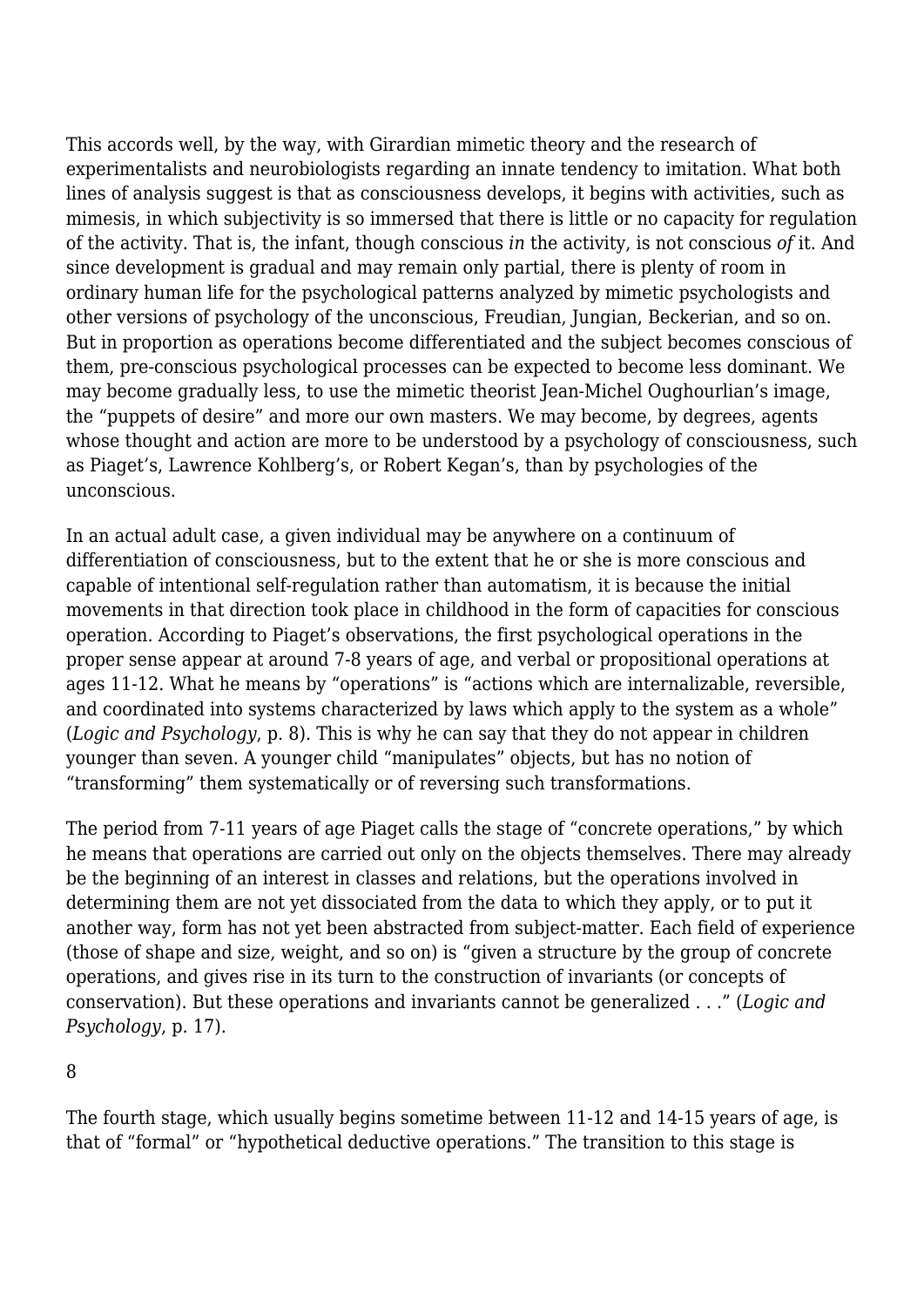marked by the ability to construct abstract propositional representations of alternative possibilities and deduce their implications. With this, the realm of the possible becomes not just particular practicable extensions of concrete situations, as it was for thinking at the prior stage, but the full range of alternative realities that constitute the framework of general structural limits within which the actual must necessarily occur.

This brings the ability to reason by hypothesis. The child's logic is now concerned with propositions as well as objects, which makes it possible to construct operations about implication, disjunction, and incompatibility. Along with this comes the ability to construct "operational schemata" not directly related to the logic of propositions, such as proportions. Proportional operations do not appear in the adolescent's thought as unrelated discrete operations; in accordance with the principle stated earlier, they form a system or "structured whole," "a set of virtual transformations, consisting of all the operations which it would be possible to carry out starting from a few actually performed operations" (p. 41).

In the process of thinking, says Piaget, the subject is affected by such structures without being conscious of them; he finds himself carrying out operations determined by the laws of the whole operational field. Here one's world expands to something much greater than one can consciously grasp; one might spend all one's life gradually working out and realizing the implications of the implicit systematic order of the structural wholes formed by the operative capacities one develops—as Euclid did with his geometric intelligence and Mozart with his musical intelligence.

Lawrence Kohlberg, whose thought developed directly out of his study of Piaget, offered a helpful analysis of the characteristics and implications of Piaget's stages that I will briefly summarize[:\(25\)](http://anthropoetics.ucla.edu/ap1201/webb06rev#n25)

Stages imply qualitative differences in children's modes of thinking or of solving the same problem.These different modes of thought form an invariant sequence, order, or succession in individual development. While cultural factors may speed up, slow down, or stop development, they do not change its sequence.

Each of these different and sequential modes of thought forms a "structural whole." A given stage response on a task does not just represent a specific response determined by knowledge and familiarity with that task or tasks similar to it; rather, it represents an underlying thought organization.

Cognitive stages are hierarchical integrations. Stages form an order of increasingly differentiated and integrated *structures* to fulfill a common function.

Of course these observations do not apply only to children. In Kohlberg's investigations of moral development he found himself obliged by his observations to push some of his own stages further and further into adulthood, and Robert Kegan, who once worked with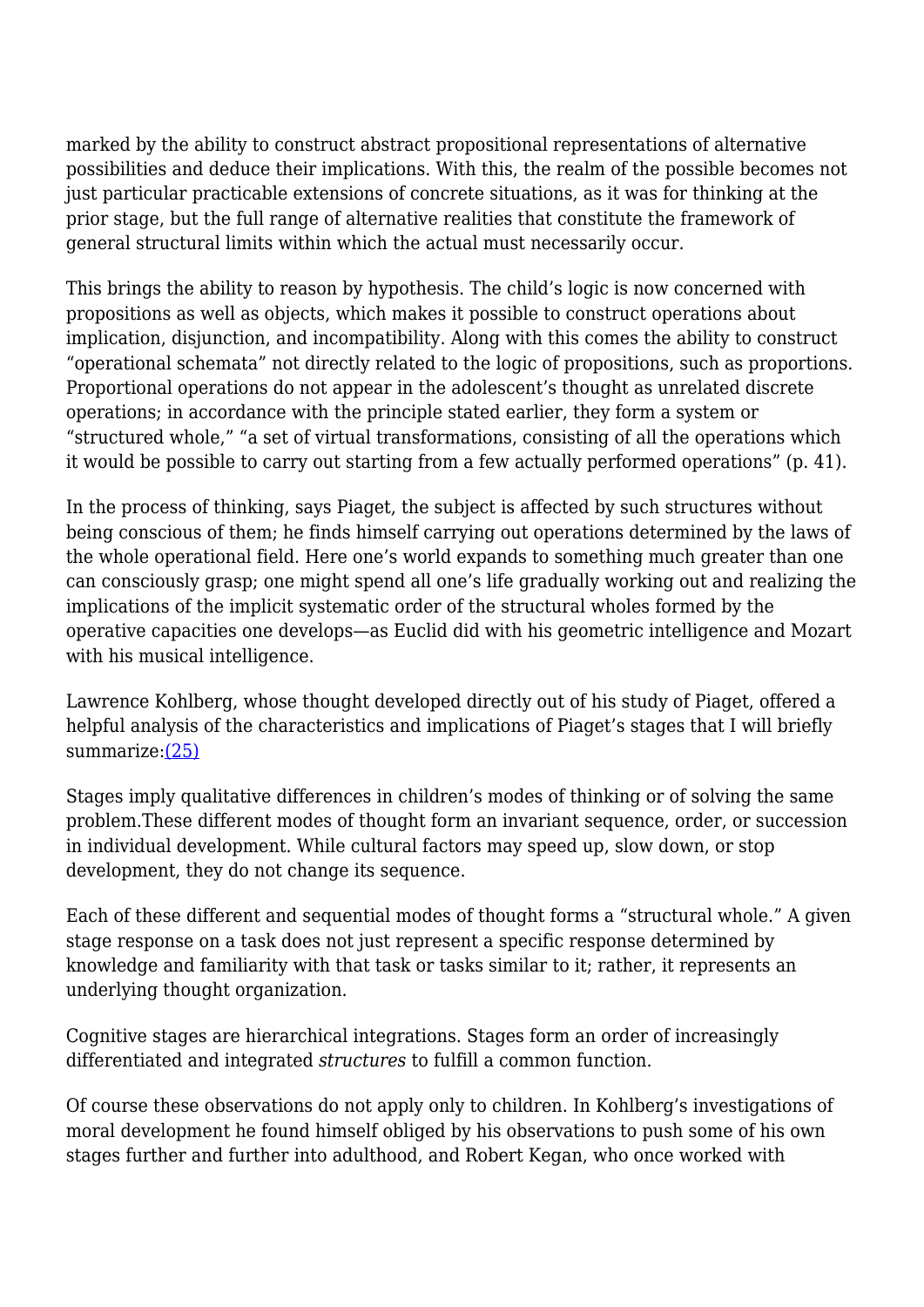Kohlberg, began by studying child development, but has turned in his more recent work increasingly to the analysis of stages (or as he now terms them "orders of consciousness") that develop only in adulthood, if circumstances call for them and meet with a response.

Since this discussion has already become rather long I will pass over the work of Kohlberg and proceed directly to that of Robert Kegan, whose neo-Piagetian "subject-object" theory currently represents, I think, the most insightful and philosophically sophisticated articulation of developmental thinking.

Kegan draws on Piaget and Kohlberg, as well as on neo-Freudian object relations theory and existential and phenomenological psychology, and tries to synthesize them with reference to a theme he thinks was strongly implied in those thinkers but not fully developed: the changing relation between the subjective and objective poles of consciousness at the different stages of psychological development. There is nothing to indicate that Kegan has read Jaspers on this subject, but it is no accident he should have found this theme implicit in Piaget, since Piaget and Jaspers were both working out some of the implications of the Kantian "Copernican revolution," to which the discovery of the constructive role of subjectivity in cognition was central.

Kegan considers the principle of the dynamic reciprocal relation between the subjective and objective poles of consciousness to be the key to understanding in its full dimensions the movement from one level of development to another. He suggests that "the underlying motion of evolution, setting terms on what the organism constitutes as self and other, may both give rise to the stage-like regularities in the domains they explore and describe the process of movement from one stage to the next.["\(26\)](http://anthropoetics.ucla.edu/ap1201/webb06rev#n26)

This is certainly a cognitive process, as Piaget had analyzed it, but Kegan thinks it is also much more than that: "I suggest that human development involves a succession of renegotiated balances, or 'biologics,' which come to organize the experience of the individual in qualitatively different ways. In this sense, evolutionary activity is intrinsically cognitive, but it is no less affective; we *are* this activity and we experience it" (p. 81). It is this intrinsic phenomenological duality that leads Kegan also to try to integrate the cognitive-developmental psychology of Piaget and Kohlberg with existential psychology. Piaget, he says, tended to look at meaning-making descriptively, "from the outside," as a "naturally epistemological" process of constructing logical, systematically predictive theories to balance and rebalance subject and object, self and other (p. 12). Existential psychology, he says, looks at meaning-making "from the inside" as an ontologically constitutive process in which "what is at stake in preserving any given balance is the ultimate question of whether the 'self' shall continue to *be*" (*ibid*., emphasis in original).

The emergence of a Piagetian cognitive operation constitutes a new structure in the subjective pole of consciousness that naturally generates ("constructs") a new structure in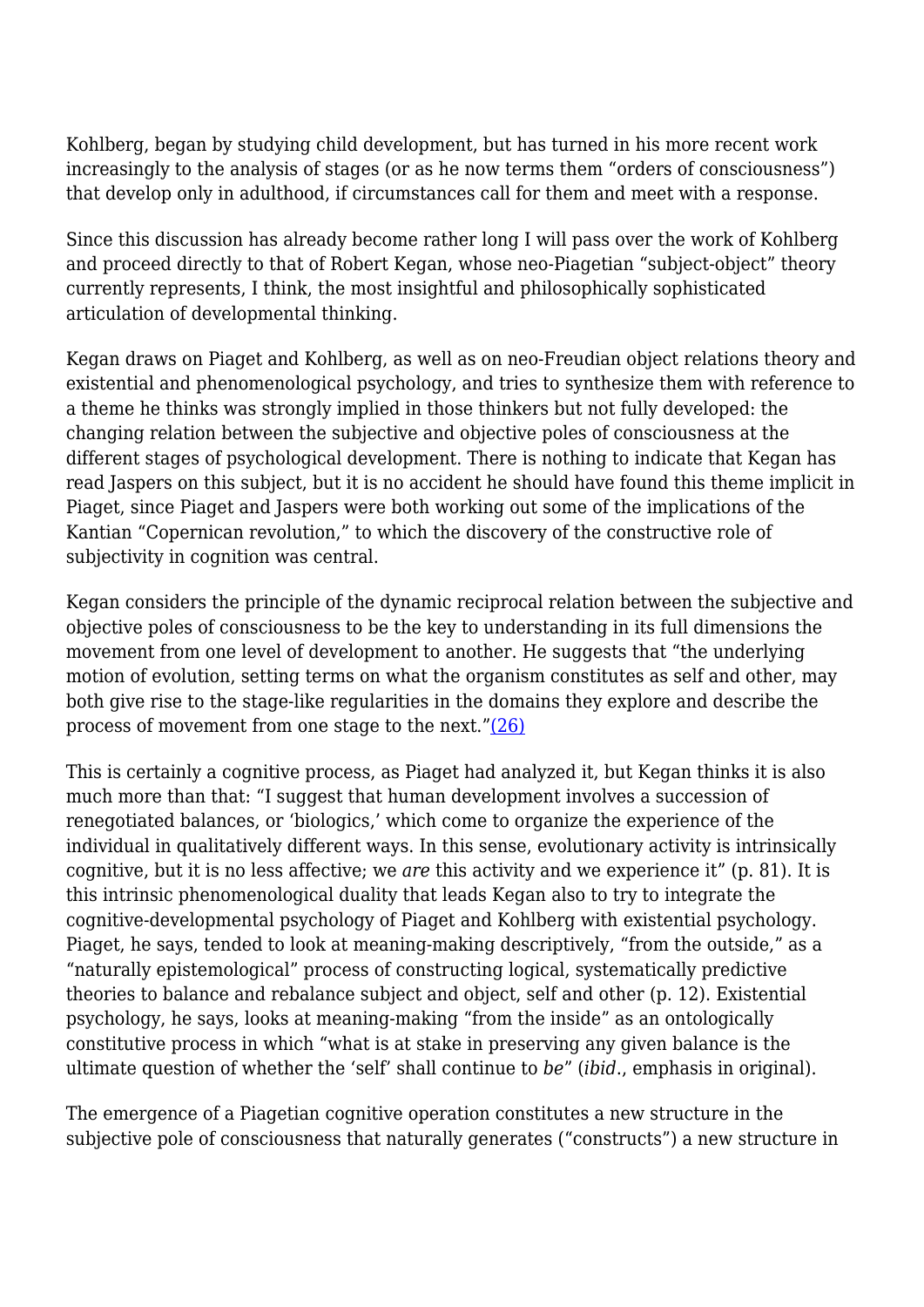the objective pole. Looked at from the existential or phenomenological point of view, what happens in this process is a reconfiguration of "self" in relation to "other." When the change is radical—and movement from one stage to another can be experienced as quite radical—it can even feel like a death; the self one had been dissolves and a new self begins to form—or at least one hopes a renewal is taking place to balance what is being lost. But while one is going through the change, this may feel quite uncertain. It can be experienced, that is, as not only a cognitive but also an existential crisis.

Kegan's is a neo-Piagetian existential psychology of "meaning-making": "Thus it is not that a person makes meaning," he says, "as much as that the activity of being a person is the activity of meaning-making" (p. 11). Meaning-making is an activity, in the first instance, of interpretation of experience: it assimilates experiential data and combines and recombines them in an effort to construct an objective view that will adequately accommodate them. But at certain points the process can also involve a restructuring of subjectivity itself and a movement from "what Piaget calls 'decentration,' the loss of an old center, and what we might call 'recentration,' the recovery of a new center" (p. 31). It is this latter process that constitutes psychological growth, the basic element in which is a movement of differentiation within consciousness: "Growth always involves a process of differentiation, of emergence from embeddedness . . . thus creating out of the former subject a new object to be taken by the new subjectivity" (p. 31).

#### 9

What does this mean concretely? Kegan offers an example in a story of two brothers looking down from the Empire State building: "As their father reported it to me, both took one look down at the sidewalk and exclaimed simultaneously: 'Look at the people. They're tiny ants' (the younger boy); 'Look at the people. They look like tiny ants' (the older boy)" (p. 29). The younger boy was still at the preoperational stage, at which one looks at the world *through* one's perceptions but cannot reflect *on* them, so that if there is a change in what one sees, it can only seem a change in the object: "For the 'preoperational' child, it is never just one's perceptions that change; rather, the world itself, as a consequence, changes" (*ibid*.). The older boy's "They look like tiny ants," says Kegan, "is as much about him looking at his perception as it is about the people."

If we consider this example more closely, we can see the implications for a theory of what I referred to earlier as "existential Eros." I spoke of existential Eros as an inward dynamism of operations that constitutes a powerful force of development which impels us through a process of differentiation of consciousness. This is a process in which we become more intensively subjects as we develop and perform the operations by which we come to know our objects. Such a process is clearly visible in the story of the older and younger brothers and the way they relate to their perceptions. The preoperational younger brother (who was perhaps around four years of age) was "embedded" in his perceptions. Prior to this, as a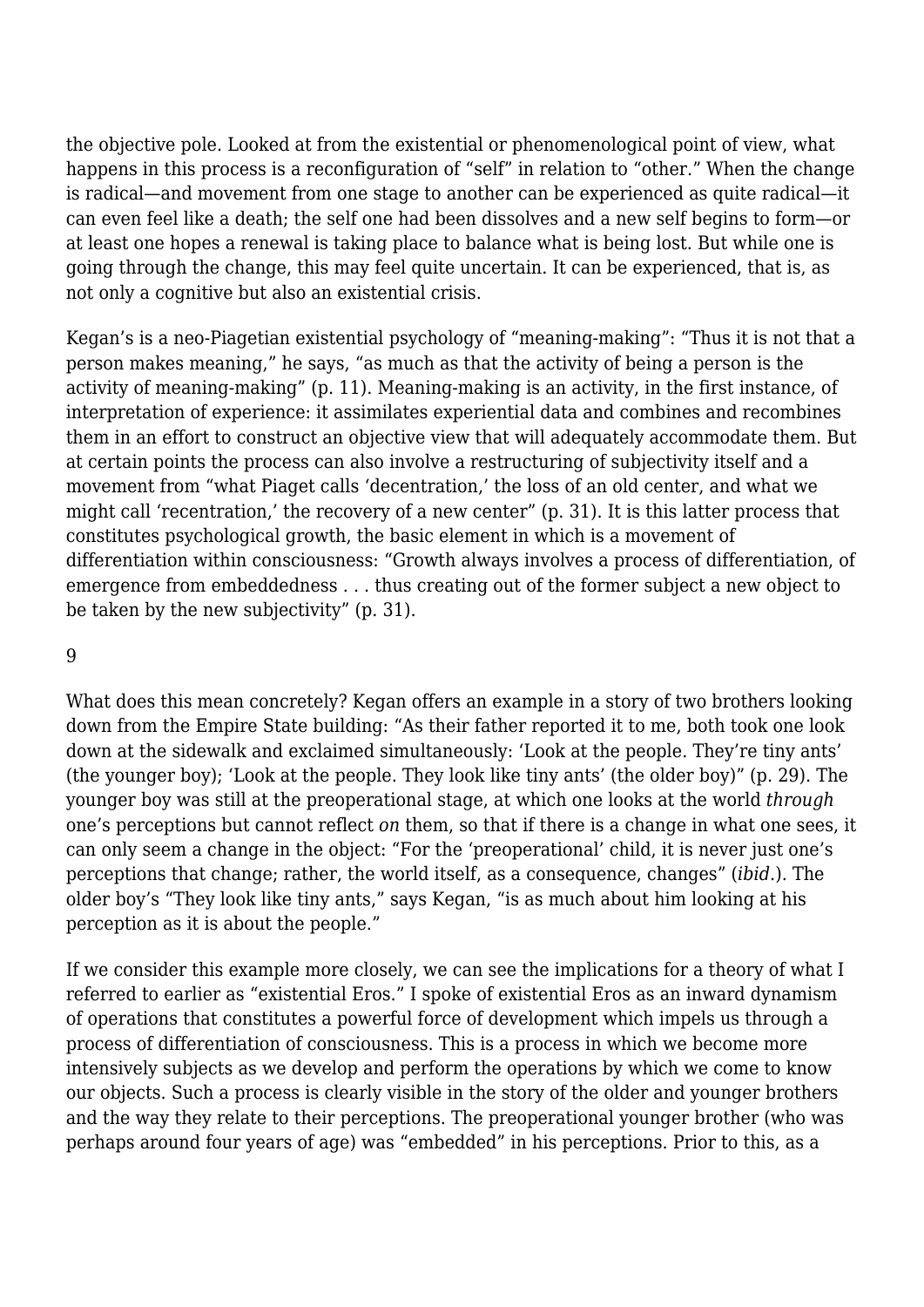newborn he was embedded in something still more basic: his reflexes, or what Piaget called the "sensori-moteur." At this early stage a child has at most a very hazy sense of a world that could be called objective, and much of its cognitive activity is occupied with sorting out where he or she ends and the rest of the world begins. "The events of the first eighteen months," says Kegan, "culminate with the creation of the object and make evolutionary activity henceforth an activity of equilibration, of preserving or renegotiating the balance between what is taken as subject or self and what is taken as object or other" (p. 81). Typically, by around age two "the sensorimotoric has 'moved over' from subject to object, and the new subject, the 'perceptions,' has come into being. This is how our four-year-old got to be who he is—a meaning-maker embedded in his perceptions" (p. 32). The same process of evolving, at the same age, also creates " 'the impulse,' the construction of feelings arising in *me*, which are mine as distinct from the world's" (*ibid*.); the child at this age is thus embedded in perception with regard to cognition and in impulse with regard to action.

The existential dimension is easy to see when development is formulated in terms of embedding and differentiation. What we are "embedded" in is irreducibly subjective to us, so that we experience it as simply what we *are*. The child embedded in perception and impulse can experience the thwarting of its impulses as though this were a threat to its very being. To move from this state to one that can reflect on perceptions and impulses, not only means that something has "moved over" from the subjective pole to the objective; it also means that a new experience of selfhood, of what it means to *be* has taken shape. This can be wrenching. Kegan even suggests that the experience of this is the source of our emotions, which are constituted by "the phenomenological experience of evolving—of defending, surrendering, and reconstituting a center" (pp. 81-2).

Embedding and differentiation is also the point of connection with object relations theory, which focuses on the affective aspect of the same process of changing relations between subject and object that Piaget analyzed primarily in its cognitive aspects. There are some important differences, however, between the Freudian psychoanalytic approach to object relations and the neo-Piagetian approach that Kegan favors. One difference is that psychoanalysis emphasizes early childhood as determinative of the affective patterns of one's entire life and interprets it as fundamentally narcissistic, while Piaget considered each stage to have its own evolutionary dynamism in the present and said that Freud's "primary narcissism . . . is really a narcissism without Narcissus"—since at that point there is no more sense of self than there is of an "other.["\(27\)](http://anthropoetics.ucla.edu/ap1201/webb06rev#n27)

Another difference is that, as was mentioned earlier, psychoanalysis has always interpreted the fundamental psychological motive of the child as a wish to restore the condition of complete satisfaction it enjoyed in its mother's womb; it looks backward even as it reaches out to form object relations. These are therefore essentially a detour for it, a roundabout route toward the uterine home that is always the goal of its true longing. For Piaget, on the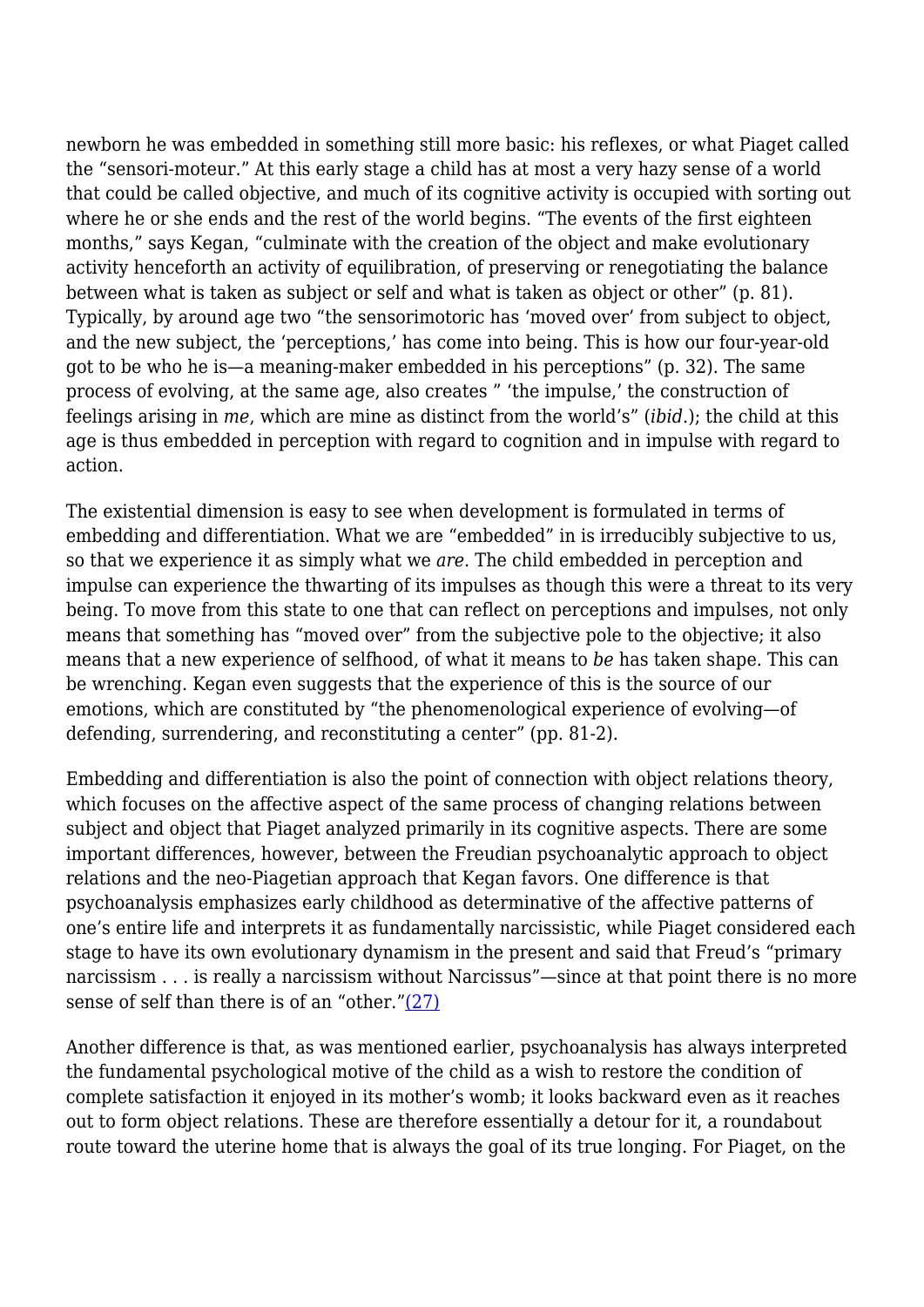other hand, object relations are created for their own intrinsic value; the child's goal is equilibration in the present, not a return to the past, and the equilibration it seeks is adequacy of its cognitions to the new complexity of the objective world it is discovering. Both Freud and Piaget thought it was dissatisfaction that prompted the infant's development, but Piaget believed, like Aristotle, that the exercise of our capacities is itself pleasurable, and he also believed, like Lonergan (who himself was deeply influenced by Piaget), that we therefore have an inherent dynamism toward the operations of interpreting, judging, and evaluating.

In *The Evolving Self* (1982) Kegan discussed this dynamism as evolving through six stages or "selves": the incorporative, the impulsive, the imperial, the interpersonal, the institutional, and the interindividual. I will not go into detail about these, but the important point about their sequence is that the involve a successive differentiation between the subjective and objective poles of experience. What he calls the incorporative self lacks all differentiation because everything in its phenomenological "world" is incorporated into its subjectivity. This is the condition described above as that of the newborn until about eighteen months—embedded in reflexes, sensing, and moving. When these have moved over to the side of the object, a new self, the impulsive self, takes shape in which the subjective principle is the child's perceptions and impulses; it is "embedded" in these. This is Piaget's "preoperational" child, and the reason for this embeddedness is that the child has not yet developed its capacity for the operations that would differentiate objects from its subjectivity.

Movement to the next stage takes place through differentiation of the impulse as something that can be reflected on and controlled for the sake of longer term goals defined by the enduring dispositions that now come to constitute its subjective principle. Kegan terms these "needs," perhaps because a child embedded in its appetites can only experience them as that; the idea of a "desire" would require further differentiation. The "self" of this stage Kegan calls "imperial," because the child embedded in its "needs," organizes its forces for their fulfillment and pursues them with a determination that subordinates everything else. The imperial self thinks of others as either useful or the opposite. It does not feel guilt, but only anxiety over how others will react. Guilt would require something not yet possible at this stage, "the internalization of the other's voice in one's very construction of self" (p. 91).

It is worth noting the link at this point to Girard's mimetic psychological theory discussed earlier. In Kegan's next stage, the interpersonal, inner mimesis of the feelings and attitudes of others becomes central. As Kegan puts it, "in the interpersonal balance the feelings the self gives rise to are, a priori, shared; somebody is in there from the beginning. The self becomes conversational. To say that the self is located in the interpersonal matrix is to say that it embodies a plurality of voices" (pp. 95-96). No longer does the child have to anticipate anxiously how others might react, since it is "able to bring into itself the other half of a conversation stage 2 [the imperial] had always to be listening for in the external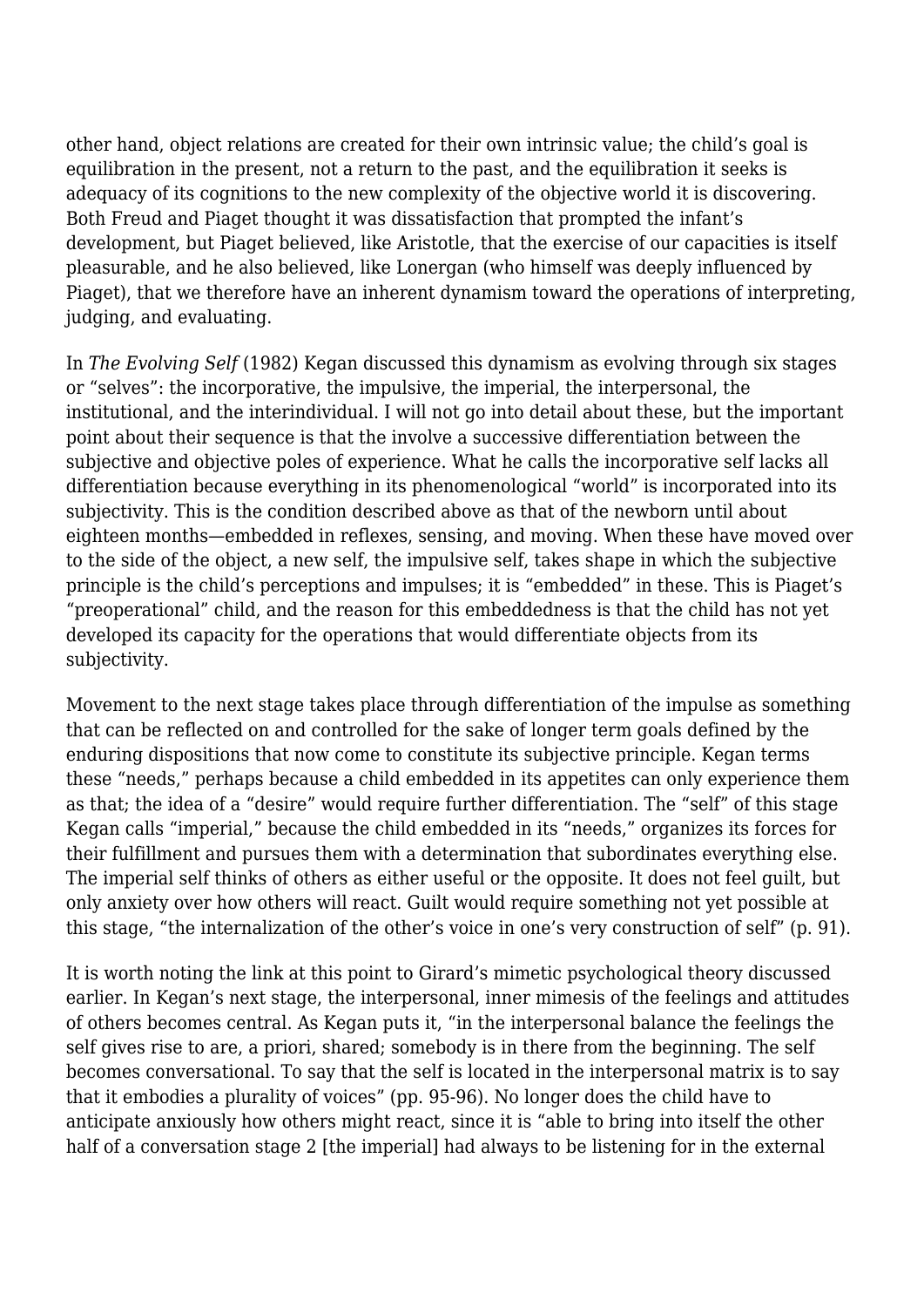### world" (p. 97).

Stepping back from its "needs," it is able to feel pulled by the simultaneous force of different desires, and so it becomes aware of the need assess their relative importance and deliberate about possible courses of action. One might say that what makes the difference between what I experience as a "need" and what I experience as a "desire" is precisely the differentiation that takes place when the "need" I was embedded in becomes something I can think about. I may still feel the same appetite, but when it becomes something I can notice and recognize as a desire, then I am able to place it imaginatively alongside other ones I may have and ask myself which is more important to me.

#### 10

I will not continue with the details of Kegan's analysis, since the point regarding the differentiation of consciousness through development of the capacity for reflective operations should be sufficiently clear. What is important from the point of view of the present essay is that in *The Evolving Self* and in his next book, *In Over Our Heads: The Mental Demands of Modern Life* (1994) , Kegan shows how the psychic energy I have been speaking of as "existential Eros" can gradually unfold through an inward dynamism of appetites and operations that produce succesive differentiations between subjective and objective poles of experience and thereby constitute relational personhood.

Before leaving Kegan, however, there is one last topic in *The Evolving Self* that is worth mentioning because it has a special bearing on the theme of "Cultures of Eros." It is an idea Kegan adapted from the object relations theorist D. W. Winnicott: "D. W. Winnicott was fond of saying that there is never 'just an infant.' He meant that intrinsic to the picture of infancy is a caretaker who, from the point of view of the infant, is something more than an 'other person' who relates to and assists the growth of the infant. She provides the very context in which development takes place, and from the point of view of the newborn she is a part of the self" (p. 115). Winnicott called this the "holding environment," and Kegan calls it the "culture of embeddedness." For Winnicott it was a developmental factor that applied only to infancy, but Kegan generalizes it to all the stages of life: "In my view it is an idea intrinsic to *evolution*. There is not one holding environment early in life, but a succession of holding environments, a life history of cultures of embeddedness. They are the psychosocial environments which hold us (with which we are fused) and which let go of us (from which we differentiate)" (p. 116).

Each of us, at any point in development, is a combination of both differentiation and embeddedness. We are never simply individuals; the individual is only that side of a person that has become differentiated. But there is always that in which the person is also embedded, and this too is a component of the total personality. The importance of the culture of embeddedness is that, at least under the best circumstances, it (1) nurtures the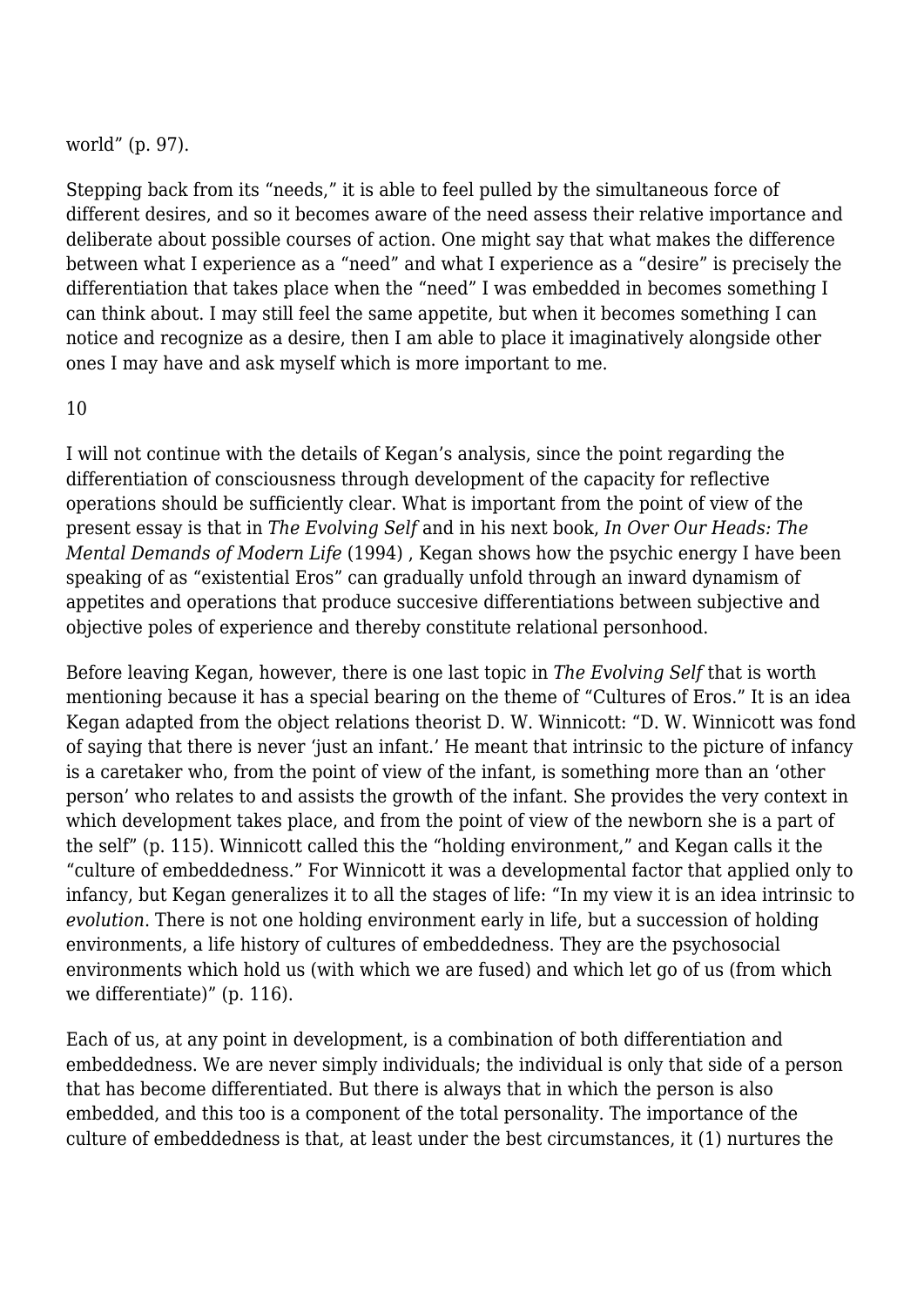developing person to the point that further development becomes possible, (2) encourages transition to the next stage, and (3) encourages reintegration, in an appropriate new form, of what has been transcended.

If we can speak, as I have suggested, of an existential Eros, that, too, needs a culture to nurture it, to encourage the differentiations by which it develops from an Eros of mere impulse or desire to an Agapic Eros that seeks fullness of life as actualized, relational personhood, both in oneself and universally.

Perhaps at this point it may be clear why I think the psychology of world views is so important. Every culture embraces and fosters a world view and is in turn shaped by it, and these world views themselves are both the products and the producers of the mentality of those who live in the society the culture animates. To try to survey and appraise the world's cultures in this light, or to examine the full scope of even one would be unmanageable in this already long essay. But perhaps we might draw on Kegan's scheme of developmental stages to understand one important problem that has troubled our own Western culture for centuries: the question of how to understand the place and the value of Eros in human life.

I spoke at the beginning about three philosophical world views, those of Descartes, Hobbes, and Spinoza, and the different ways they appraised Eros—more negatively in the cases of Descartes and Hobbes, more positively in the case of Spinoza. I also spoke of the deeply rooted tendency in our culture to associate Eros as such with egoistic grasping and to contrast that with the Agape of God. This is a contrast one did not find in Plato or Aristotle, the giants of Hellenic culture. Both of them took a positive view of Eros, and Spinoza's thought was essentially in their tradition—as I think Dante's was also, to mention a Christian writer who drew deeply on the tradition of Plato and Aristotle. The strongly negative view of desire that expresses itself in the belief that human nature is fundamentally depraved is not at all essential to the Christian religion, even though in certain times and places that religion has played such an important role in promoting it. Rather it grows to a very large extent out of the experience and the special psychology of a particular Christian individual who, for good or ill, has had enormous influence in western thought.

I refer, as you might easily guess to St. Augustine of Hippo, who formulated the doctrine of Original Sin that subsequently came to have such great influence, particularly at the time of the Reformation. How might one understand Augustine's thought on this subject in the light of the patterns of development sketched by Kegan?

As is well known from his account in the *Confessions*, at a particular point in his life Augustine underwent a conversion from pagan, and then Manichean-dualistic, licentiousness to Christian self-control and concern with moral responsibility. Augustine described this as the effect of divine grace. I do not mean to depreciate the value of that type of explanation, but since Augustine remained, before and after his conversion and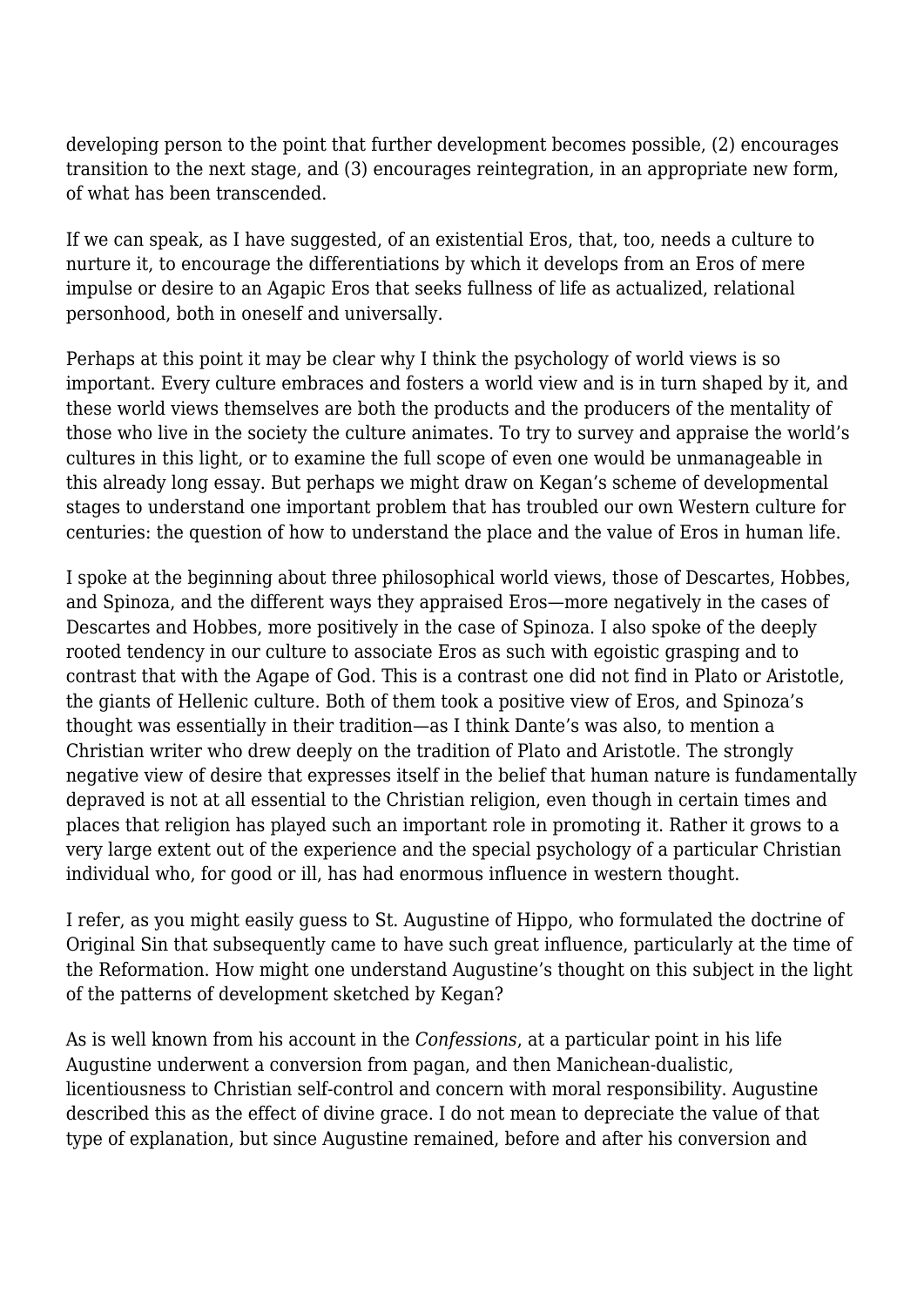presumably during it as well, a human being with a particular psychological makeup, it is not necessarily reductionistic to suppose that what happened within him may also be partially intelligible in developmental terms. And if it is, then perhaps developmental psychology may also help us to understand why his theological thought about desire and human depravity took the particular character it did. After all, Augustine's doctrine was not there at the beginning of Christianity. As Elaine Pagels said in *Adam, Eve, and The Serpent*, "Where earlier generations of Jews and Christians had once found in Genesis 1-3 the affirmation of human freedom to choose good or evil, Augustine, living after the age of Constantine, found in the same text a story of human bondage."[\(28\)](http://anthropoetics.ucla.edu/ap1201/webb06rev#n28)

What developmental process might seem to have been involved in Augustine's turning from sensual indulgence to a radically negative view of corporeal pleasure? In terms of Kegan's stage theory, one element would certainly seem to have been a leap in developmental stage—a "rebirth" in the traditional language of religion—in which Augustine no longer identified with the sensual desires in which his subjectivity had previously been embedded. Not everyone who makes the transition from the impulsive self or the imperial self to the interpersonal or the institutional, of course, turns so strongly against the earlier self that has been transcended. In Augustine's case, several factors may have contributed to this. One is probably strictly personal: from his self-description he seems always to have experienced very powerful sexual appetites, even after his conversion and decision to control them. The fact that he continued to find it difficult to do so probably helped steer him toward the idea that there was something radically unruly about the flesh as such.

Some other factors that were probably equally important, however, were not strictly personal but cultural. One may have been the lack of an adequate "holding environment" or "culture of embeddedness" in the Christianity of his place and time that could have helped him to reintegrate the sensuality he had transcended. Another was certainly that he had been influenced in his previous thought by the sharply dualistic thinking of the tradition of Plotinus and other neo-Platonists even before he took up Manicheanism. Still another was that as he developed and identified with his institutional role as a bishop in the Church, he had responsibility for directing the spiritual life of an unruly flock in a recently Christianized Roman empire where there were many "new Christians," many of whom probably converted for reasons that were less spiritual than his own. Still another factor may have been that Augustine had to carry out these responsibilities and define the Christian life for himself and others in what was at that time a comparatively less civilized region of the empire than was the world of the eastern Mediterranean where Christianity had originated and where its major doctrines had been formulated among Greek-speaking thinkers of whose discourse he said himself he was largely ignorant. $(29)$  (Originating in the West and in Latin at a time when Western and Eastern Christianity were already drifting apart, Augustine's doctrine of human depravity has never played any role in Eastern Orthodox theology[.\(30\)](http://anthropoetics.ucla.edu/ap1201/webb06rev#n30)) Strongly identifying with his institutional role as bishop and distrusting the impulses that threatened from within himself and within his flock the order he believed himself obliged to uphold, it is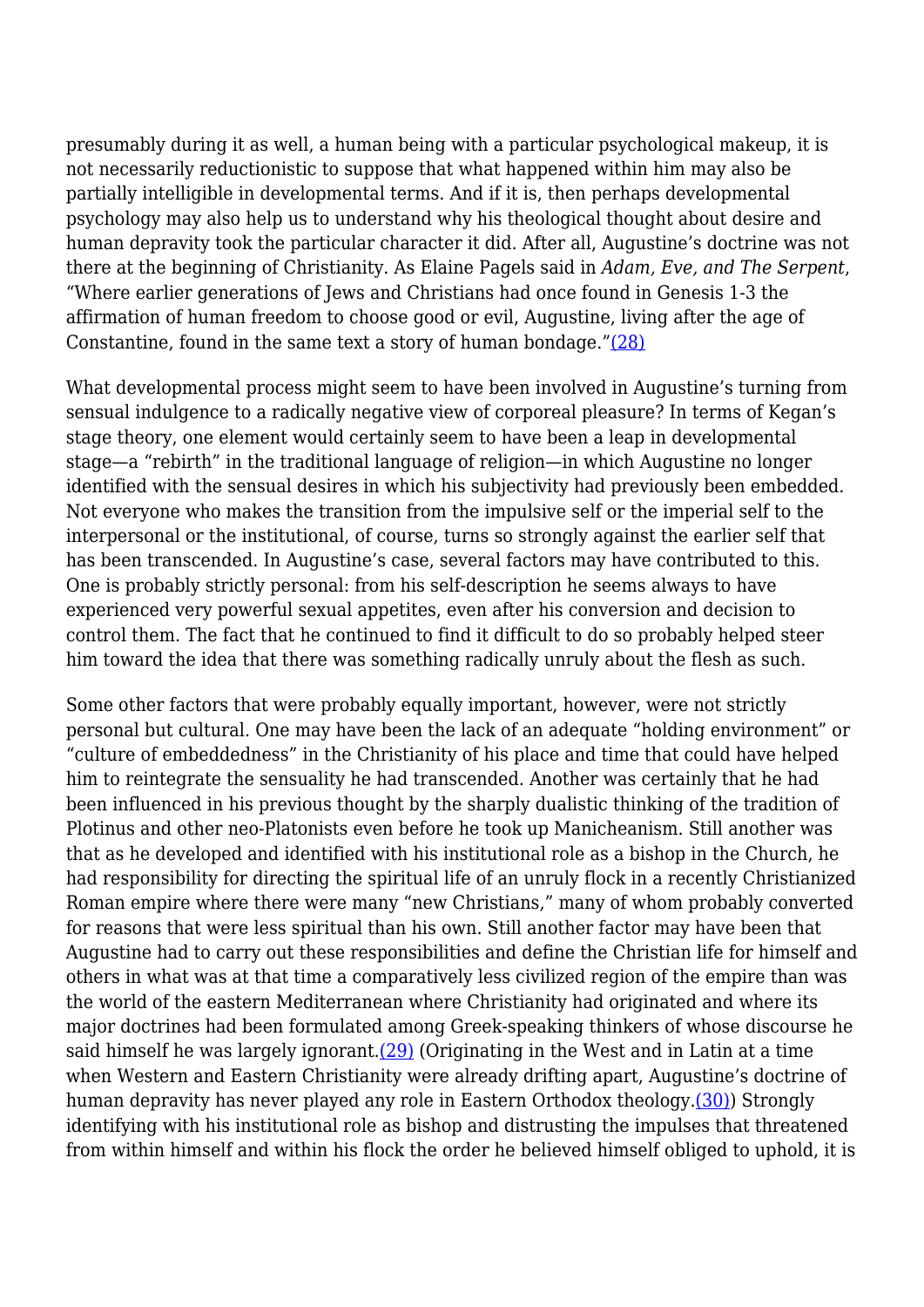not surprising he should feel himself besieged on all sides by forces of chaos that seemed endemic in the human condition.

## 11

Whenever a person develops a world view about which he or she feels real conviction, it is reasonable to suppose that it has found some ground in his or her concrete experience of life, and one element of that life consists of the developmental transitions he or she makes. Another is the socially effective beliefs that are prominent in his or her culture—as spiritflesh dualism was in Augustine's. But it is possible even for a world view that fits one's experience at a given point to become a constricting force that prevents one from further growth, and it is also possible in the case of a powerful mind and personality like Augustine's that one person's experience and his interpretation of it may find echoes in the experience of others and become paradigmatic for a culture.

If we look back over some of the ideas in philosophy and psychology sketched in the course of the present essay, I think one can see the influence of a culture of distrust of Eros on many of the thinkers mentioned. Ernest Becker, for example, may have believed in a positive Eros as another fundamental psychological motive in addition to the terror of death, but the emphasis of his writings was certainly on the latter and on its evil effects in both individuals and society. And René Girard's idea of the Gospel as totally alien to human culture seems a clear echo of Augustine's despair over sinful humanity in a crumbling empire.

The problem this represents for a consideration of "Cultures of Eros" is that a culture that condemns human desire as inherently egoistic and disorderly is likely to overlook or deny the possibility of what I have called existential Eros. Fortunately, as I hope I have shown, the latter also has some persuasive advocates. Although I deeply appreciate the powerful insights that Becker and Girard, like Freud and Hobbes before them, offer into the dark side of our humanity, I nevertheless believe that the patterns of thought represented by such thinkers as Karl Jaspers, Carl Jung, Eric Voegelin, Bernard Lonergan, Jean Piaget, and Robert Kegan offer us the best hope we have of raising that darkness into light—by which I mean not just bringing our more sinister impulses under control but transforming them through the elucidation and education of desire.

12

# **Bibliography**

Becker, Ernest. *Escape From Evil*. New York: The Free Press, 1975.

——. *The Denial of Death*. New York: The Free Press, 1973.

Blakeslee, Sandra, "Cells That Read Minds," New York *Times*, January 10, 2006.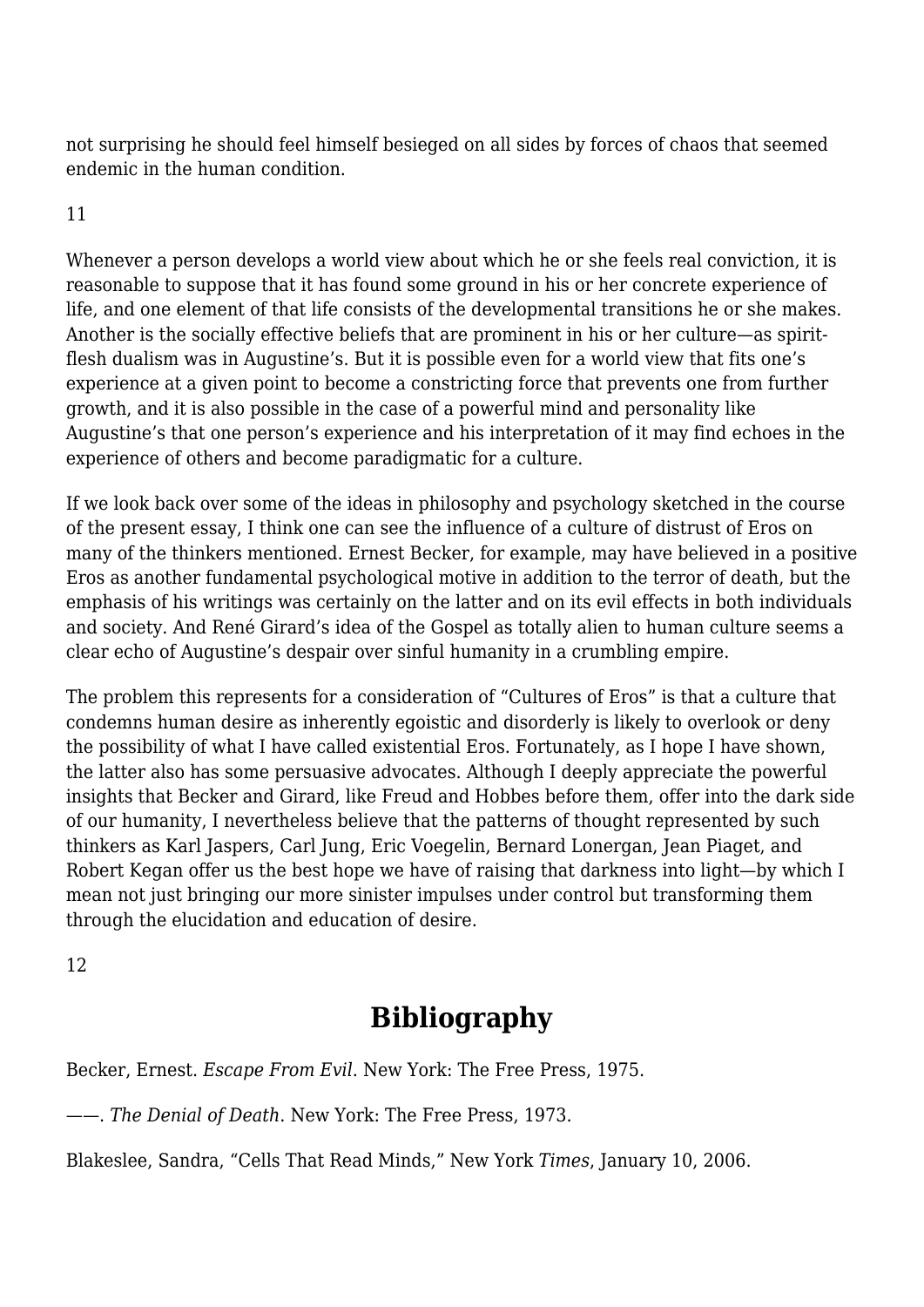Brothers, Leslie. "A Biological Perspective on Empathy." *American Journal of Psychiatry* 146, no. 1 (Jan. 1989): 10-19.

Damasio, Antonio R. *Descartes' Error: Emotion, Reason, and the Brain*. New York: Putnam, 1994.

Dapretto, Mirella, Mari S. Davies, Jennifer H Pfeifer, Ashley A Scott, Marian Sigman, Susan Y. Bookheimer & Marco Iacoboni. "Understanding emotions in others: mirror neuron dysfunction in children with autism spectrum disorders." *Nature Neuroscience*, 9, no. 1 (Jan. 2006): 28-30.

Davidson, Richard J., and Nathan A. Fox. "Patterns of Brain Electrical Activity During Facial Signs of Emotion in 10-Month-Old infants." *Developmental Psychology* 24 (1988): 230-36.

Freud, Sigmund. *Gesammelte Werke*. London: Imago, 1948.

Girard, René. *Mensonge romantique et vérité romanesque*. Paris: Bernard Grasset, 1961.

——. *Violence and the Sacred*. Translated by Patrick Gregory. Baltimore and London: Johns Hopkins University Press, 1977. (Originally published in French, 1972.)

Girard, René, with Jean-Michel Oughourlian and Guy Lefort. *Things Hidden since the Foundation of the World*. Translated by Stephen Bann and Michael Metteer. Stanford: Stanford University Press, 1987.

Greenberg, Jeff, Sheldon Solomon, and Tom Pyszczynski. "Terror Management Theory of Self Esteem and Cultural World Views: Empirical Assessments and Conceptual Refinements." In M. P. Zanna, ed., *Advances in Experimental Social Psychology*, vol. 29, 1997.

Hobbes, Thomas. *Leviathan*. Edited by Nelle Fuller. *Great Books of the Western World*, vol. 23.

Hurlbutt, William. "Mimesis and Empathy in Human Biology." *Contagion: Journal of Violence, Mimesis, and Culture*, 4 (Spring 1997): 14-25.

Iacoboni, Marco, Istvan Molnar-Szakacs, Vittorio Gallese, Giovanni Buccino, John C. Mazziotta, Giacomo Rizzolatti. "Grasping the Intentions of Others with One's Own Mirror Neuron System." *Public Library of Science Biology*, 3, No. 3 (March 2005), e79.

Jaspers, Karl, *Psychologie der Weltanschauungen*. 5th edition. Berlin: Springer Verlag, 1960.

Kegan, Robert. *In Over Our Heads: The Mental Demands of Modern Life*. Cambridge, Mass.: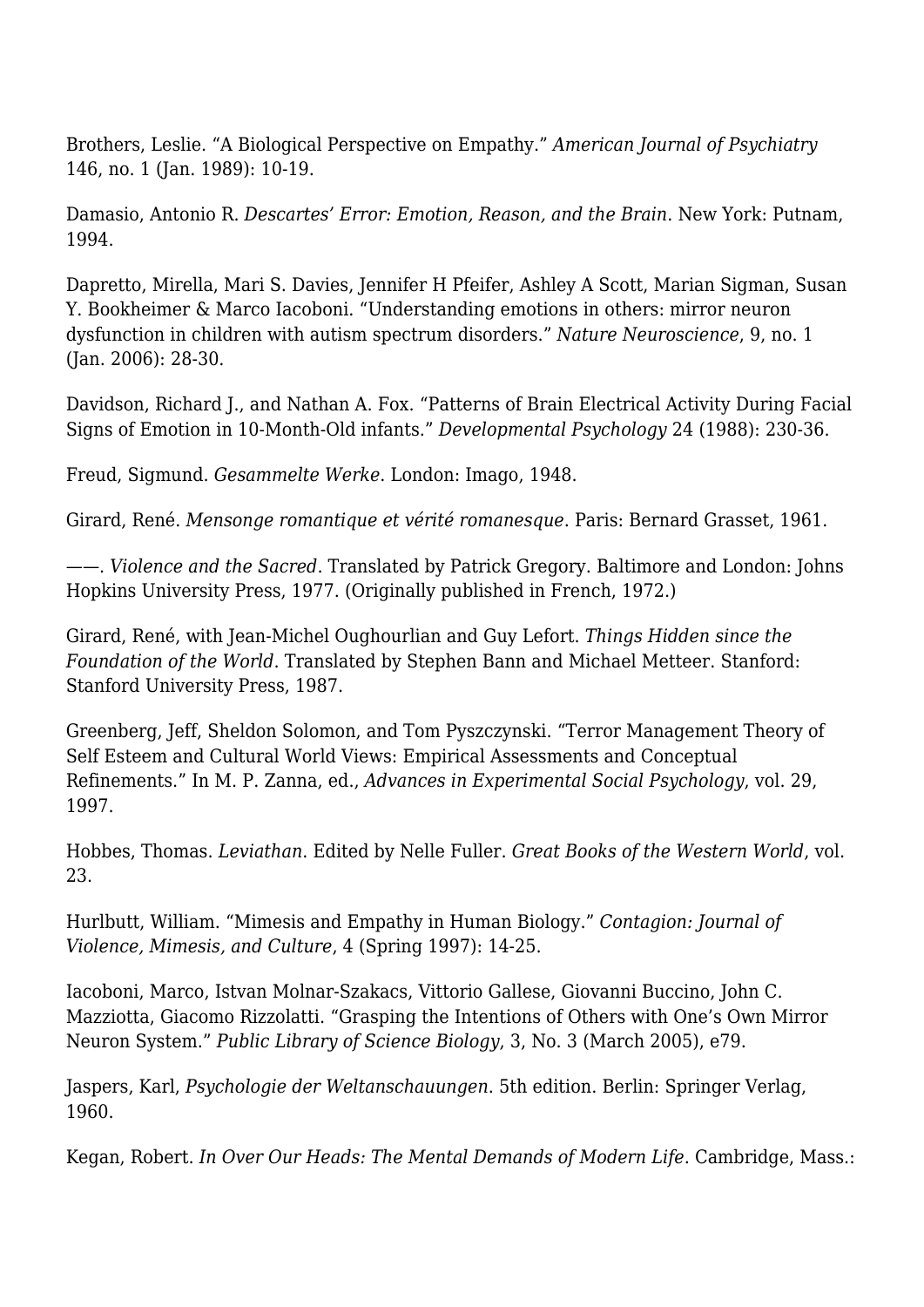Harvard UP, 1994.

——. *The Evolving Self: Problem and Process in Human Development* . Cambridge, Mass.: Harvard UP, 1982.

Kohlberg, Lawrence. *Essays on Moral Develoment, vol. I: The Philosophy of Moral Development: Moral Stages and the Idea of Justice*. San Francisco: Harper and Row, 1981.

Lonergan, Bernard J. F. *Insight: A Study of Human Understanding*. 3rd edition. New York: Philosophical Library, 1970 (originally published 1957).

——. *Method in Theology.* New York: Herder and Herder, 1972.

——. "The Subject." In *Second Collection.* Edited by William F. Ryan, S. J., and Bernard J. Tyrell, S. J. Philadelphia: Westminster Press, 1974.

Meltzoff, Andrew N. "Understanding the Intentions of Others: Re-enactment of Intended Acts by 18-Month-Old Children." *Developmental Psychology*, 31 (1995), no. 5: 838-850.

Meltzoff, Andrew N. and M. Keith. Moore. "Early Imitation Within a Functional Framework: The Importance of Person Identity, Movement, and Development." *Infant Behavior and Development*, 15 (1992): 470-505.

——. "Imitation in Newborn Infants: Exploring the Range of Gestures Imitated and the Underlying Mechanisms." *Developmental Psychology*, 25 (1989), no. 6: 954-962.

——. "Imitation, Memory, and the Representation of Persons." *Infant Behavior and Development*, 17 (1994): 83-99.

——. "Infants' Understanding of People and Things: From Body Imitation to Folk Psychology." In *The Body and the Self*. Edited by José Luis Bermúdez, Anthony Marcel, and Naomi Eilan. Cambridge, Mass.: MIT Press, 1995.

——. "Newborn Infants Imitate Adult Facial Gestures." *Child Development*, 54(1983): 702-709.

——. "The Origins of Imitation in Infancy: Paradigm, Phenomena, and Theories." In L. P. Lippit, ed., *Advances in Infancy Research*, 2: 265-301. Norwood, N. J.: Ablex, 1983.

Oughourlian , Jean-Michel. *The Puppet of Desire*. Translated with an introduction by Eugene Webb. Stanford, CA: Stanford University Press, 1991. Originally published in French as *Un mime nommé désir*. Paris: Grasset, 1982.

13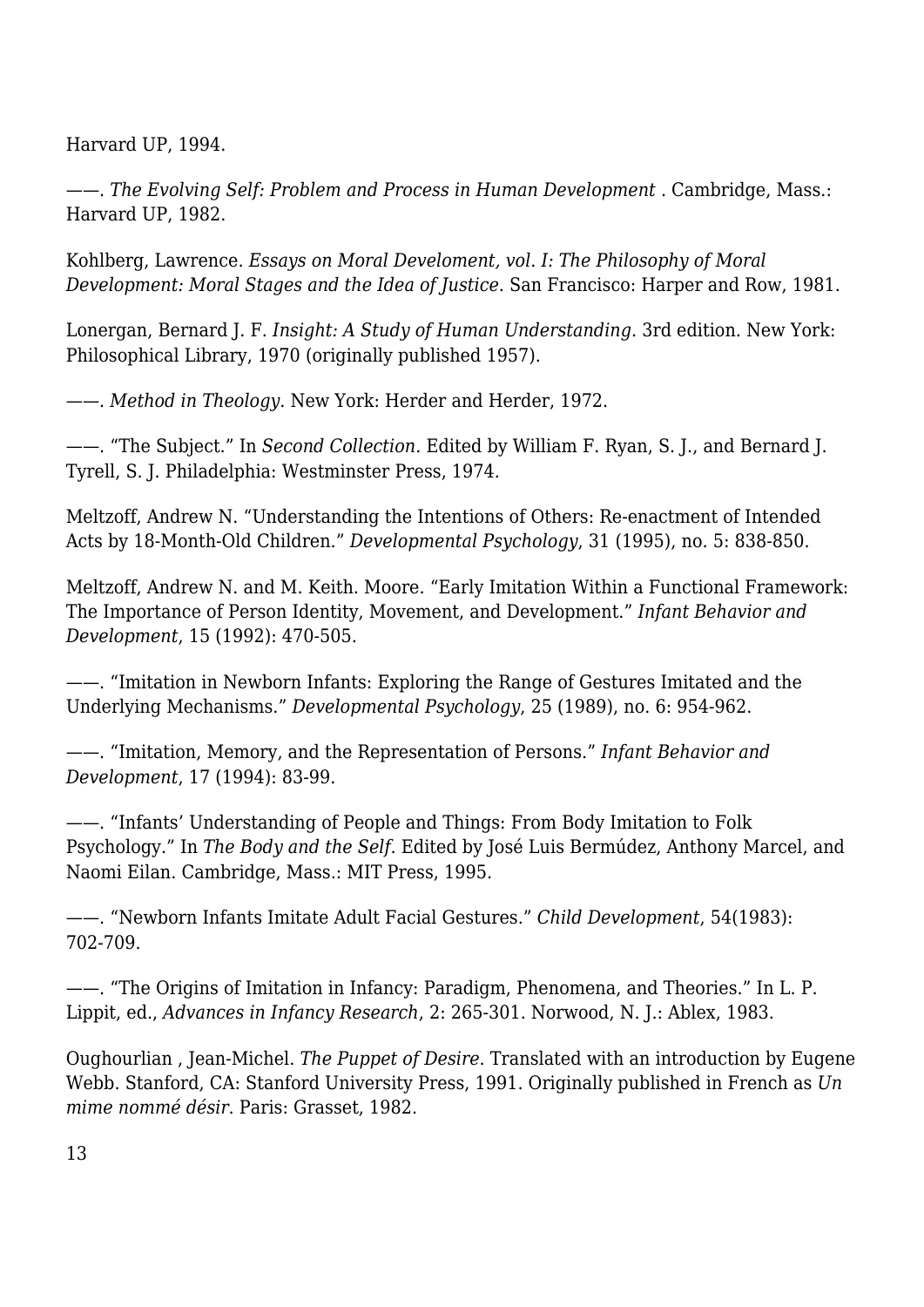Pagels, Elaine. *Adam, Eve, and The Serpent*. New York: Random House, 1988.

Piaget, Jean. *Genetic Epistemology*. New York: Columbia University Press, 1970.

——. *Logic and Psychology*. With an introduction by W. Mays. NY: Basic Books, 1957.

Piaget, Jean, and Rolando Garcia. *Psychogenesis and The History of Science*. Translated by Helga Feider New York: Columbia University Press, 1989.

Rice, Mabel, and Linda Woodsmall. "Lessons from Television: Children's Word Learning When Viewing." *Child Development* 59 (1988): 420-29.

Ricoeur, Paul. *Fallible Man: Philosophy of the Will.* Translated by Charles Kelbley. Chicago: Henry Regnery Co., 1965. (Originally published in French, 1960.)

——. *Freud and Philosophy: An Essay on Interpretation.* Translated by Denis Savage. New Haven and London: Yale University Press, 1970. (Originally published in French, 1965.)

——. *Karl Jaspers et la philosophie de l'existence.* With Mikel Dufrenne. Paris: Editions du Seuil, 1947.

Schabert, Tilo. "Chaos und Eros: Uber die Strukturierung menschlicher Existenz im Denken." In *Strukturen des Chaos* (Eranos Jahrbuch, neue folge, vol. 2), edited by Tilo Schabert and Erik Hornung. München: Wilhelm Fink Verlag, 1994.

Spinoza, *Ethics*. Translated by W. H. White, revised by A. H. Sterling. *Great Books of the Western World*, 31.

Voegelin, Eric. *Order and History*. 5 vols. Baton Rouge: Louisiana State University Press, 1957-1987.

——. "Reason: The Classic Experience." In *Published Essays: 1966-1985*. In *Collected Works of Eric Voegelin*, vol. 12. Baton Rouge: Louisiana State University Press.

Webb, Eugene. "Augustine's New Trinity: The Anxious Circle of Metaphor." In *Religious Innovation: Essays in the Interpretation of Religious Change*, edited by Michael A. Williams, Collett Cox and Martin S. Jaffee. Berlin: Mouton de Gruyter, 1992, pp. 191-214.

14

# **Notes**

1. The ideas in this essay were first developed for an Eranos conference on "Cultures of Eros" and an earlier version was published in German in a volume with that title as "Eros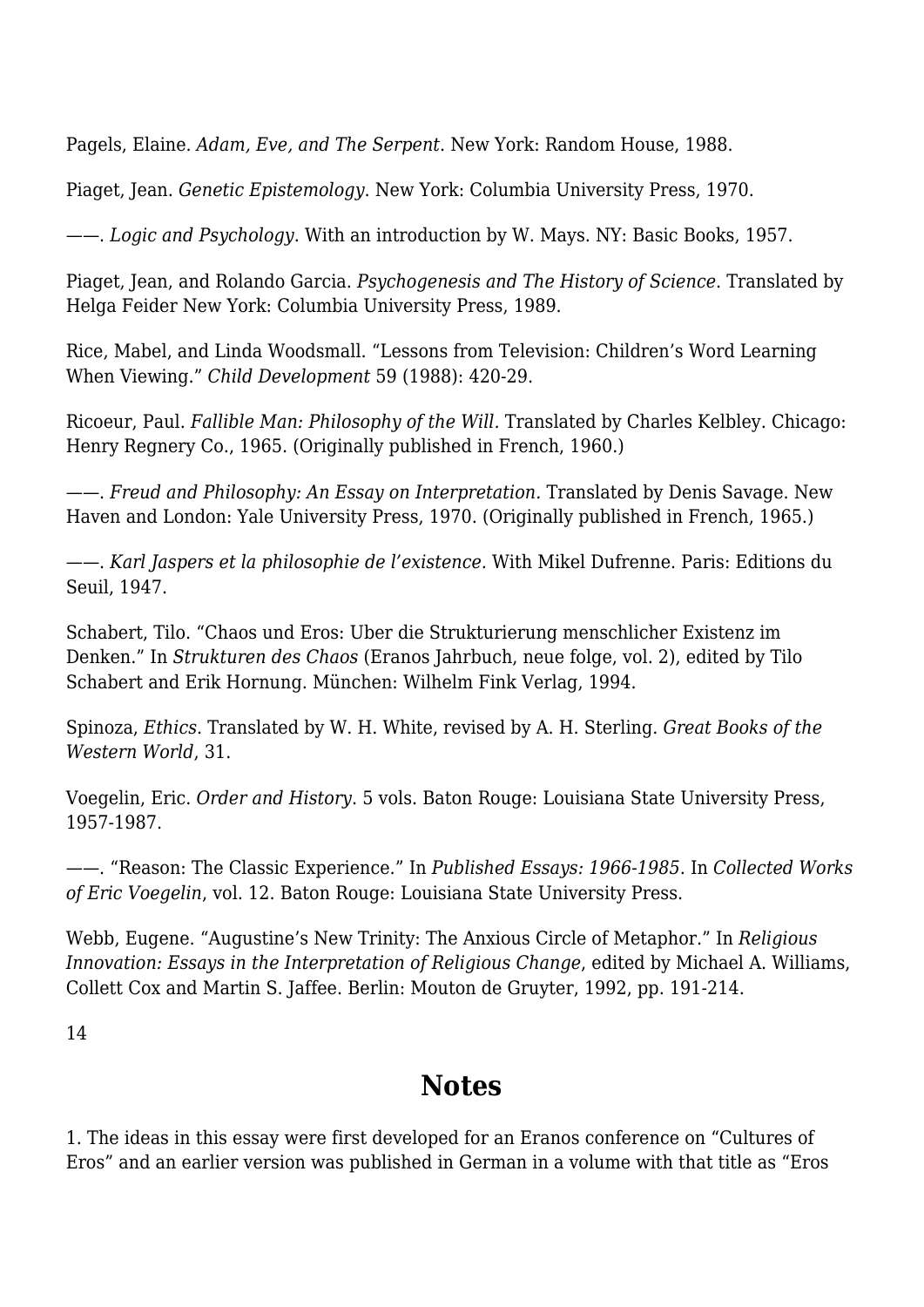und die Psychologie der Weltanschauungen"in Detlev Clemens and Tilo Schabert, eds., *Kulturen des Eros* (Eranos Jahrbuch, neue folge, vol. 8: 179-229). Munich: Wilhelm Fink Verlag, 2001. [\(back\)](http://anthropoetics.ucla.edu/ap1201/webb06rev#b1)

- 2. See Antonio Damasio, *Descartes' Error: Emotion, Reason, and the Brain*. [\(back\)](http://anthropoetics.ucla.edu/ap1201/webb06rev#b2)
- 3. III, Proposition 2, scholium. [\(back\)](http://anthropoetics.ucla.edu/ap1201/webb06rev#b3)
- 4. III, Definition 3. [\(back\)](http://anthropoetics.ucla.edu/ap1201/webb06rev#b4)
- 5. III, Prop. 59, The Affects, Def. 1. [\(back\)](http://anthropoetics.ucla.edu/ap1201/webb06rev#b5)
- 6. Ibid., Explanation. [\(back\)](http://anthropoetics.ucla.edu/ap1201/webb06rev#b6)
- *7. Leviathan*, I, 6. [\(back\)](http://anthropoetics.ucla.edu/ap1201/webb06rev#b7)
- 8. Freud, *Gesammelte Werke*, 15:86. [\(back\)](http://anthropoetics.ucla.edu/ap1201/webb06rev#b8)
- *9. Gesammelte Werke*, 14:434. [\(back\)](http://anthropoetics.ucla.edu/ap1201/webb06rev#b9)
- *10. Das Unbehagen in der Kultur, Gesammelte Werke*, 14:426. [\(back\)](http://anthropoetics.ucla.edu/ap1201/webb06rev#b10)

11. These studies and their results are reviewed in Greenberg, Jeff, Sheldon Solomon, and Tom Pyszczynski. "Terror Management Theory of Self Esteem and Cultural World Views: Empirical Assessments and Conceptual Refinements." In M. P. Zanna, ed., *Advances in Experimental Social Psychology*, vol. 29, 1997. See also the special issue of *Zygon: Journal of Religion and Science*, 33, no. 1 (March 1998)) devoted to terror management theory and including an essay by Solomon, Greenberg, and Pyszczynski with critical responses by the present author and others. [\(back\)](http://anthropoetics.ucla.edu/ap1201/webb06rev#b11)

12. See Jean-Michel Oughourlian, *The Puppet of Desire*, pp. 151-52. [\(back\)](http://anthropoetics.ucla.edu/ap1201/webb06rev#b12)

13. Ibid., p. 241. [\(back\)](http://anthropoetics.ucla.edu/ap1201/webb06rev#b13)

14. P. 101, emphasis in original. [\(back\)](http://anthropoetics.ucla.edu/ap1201/webb06rev#b14)

*15. Des choses cachées depuis la fondation du monde* (1978), p. 41. [\(back\)](http://anthropoetics.ucla.edu/ap1201/webb06rev#b15)

16. See the articles in the bibliography by Marco Iacoboni et al., Mirella Dapretto et al., and John P. Murray et al. An article by Sandra Blakeslee, "Cells That Read Minds," summarizing this research appeared in the New York *Times*, January 10, 2006. [\(back\)](http://anthropoetics.ucla.edu/ap1201/webb06rev#b16)

17. "Wie in allen Einstellungen der Enthusiasmus das eigentlich Lebendige ist, ebenso gilt allgemein, dass Leben Liebe ist. Was jene Liebe, z.B., den Eros Platons charakterisiert, is